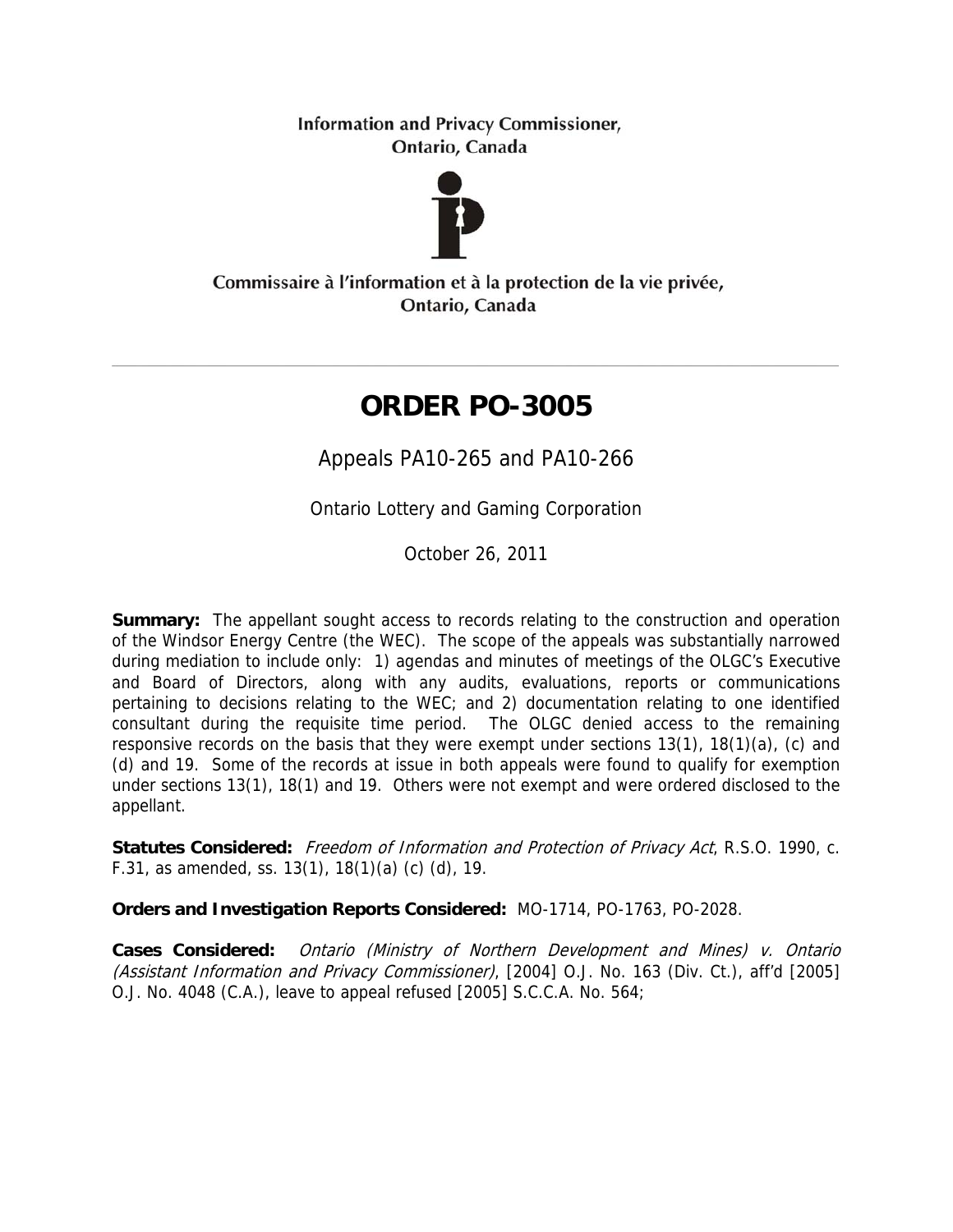## **OVERVIEW:**

[1] The Ontario Lottery and Gaming Corporation (the OLGC) received a total of six requests under the Freedom of Information and Protection of Privacy Act (the Act) for access to records relating to the Windsor Energy Centre (the WEC) and the Casino Windsor Expansion Project.

#### **Request A-2010-00075/Appeal Number PA10-265**

[2] Two of the requests (A-2010-00075 and A-2010-00077) were merged to become one (designated as Request A-2010-00075), which sought access to the following information:

- 1) Emails of [two identified individuals] regarding the Windsor Energy Center from January 1, 2008 to the [date of the request].
- 2) Agendas and minutes of OLG's Executive Council and the Board of Directors regarding the Windsor Energy Center from January 1, 2008 to the [date of the request].
- 3) Audits, evaluations or reports and communications with Minister's Office concerning decisions with respect to Windsor Energy Center from January 1, 2008 until the [date of the request].

[3] The OLGC issued an interim decision regarding access and a fee estimate. In response, the requester narrowed his request to exclude the emails of the identified individuals regarding the Windsor Energy Center. As a result, the request was revised to include only:

- 1) Agendas and minutes of OLGC's Executive Council and the Board of Directors regarding Windsor Energy Center from January 1, 2008 to the [date of the request].
- 2) Audits, evaluations or reports and communications with Minister's Office concerning decision with respect to Windsor Energy Center January 1, 2008 until the [date of the request].

[4] The OLGC issued a final decision regarding access in which it advised the requester that it had not located any audits or communications with the Minister's office; but that it had located technical and financial reports, as well as Board of Directors' meeting materials. The OLGC indicated that it was denying access to these records in full, based on the exemptions contained in sections 13(1) (advice or recommendations), 18(1) (economic or other interests of an institution), 17(1) (third party information) and 19 (solicitor-client privilege) of the Act.

[5] The requester, now the appellant, appealed the OLGC's decision to this office, which opened Appeal PA10-265. During the mediation of this appeal, the OLGC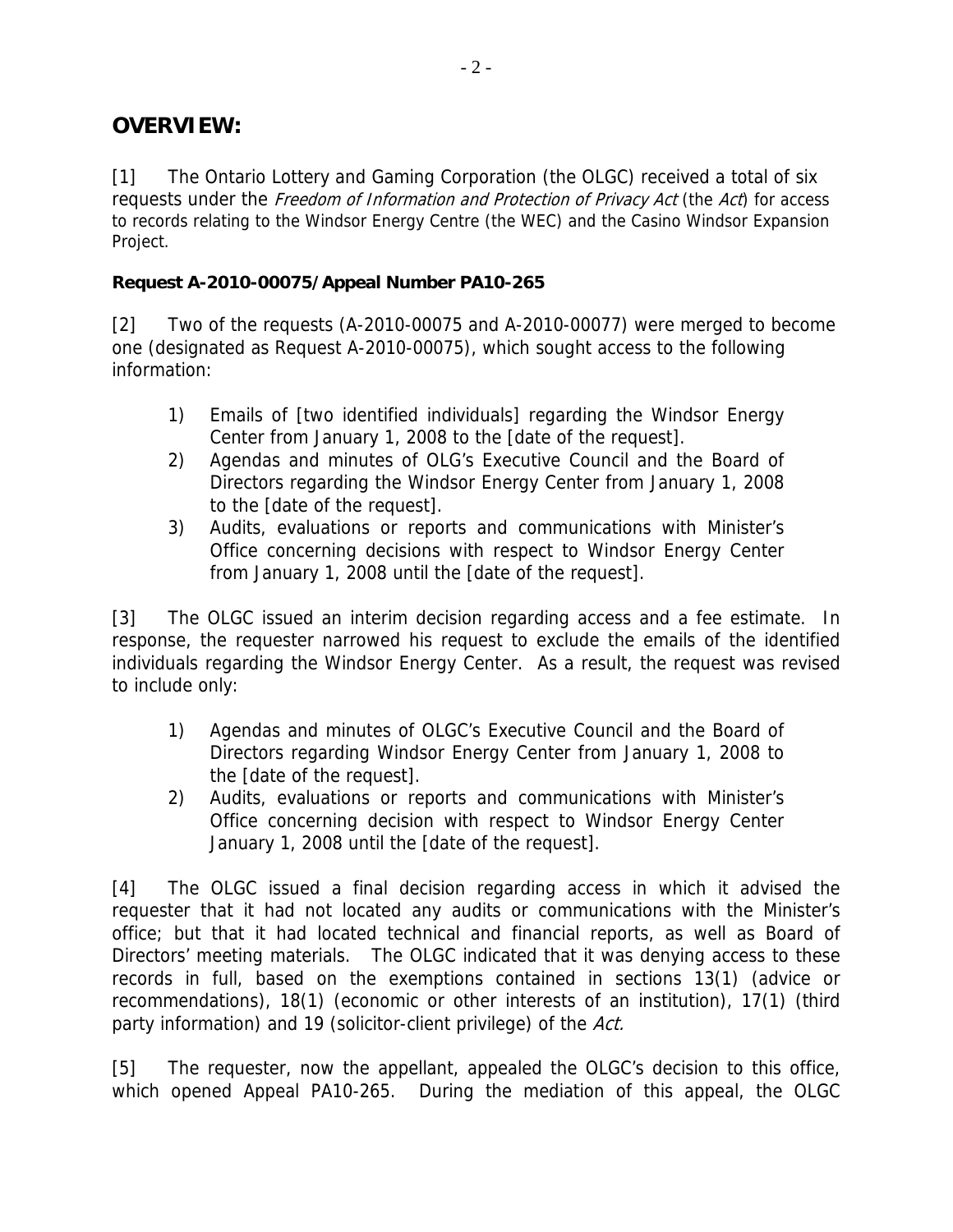provided the appellant with additional disclosure of records, in whole or in part. In addition, the appellant withdrew his appeal respecting pages 000136 to 000138 and the OLGC withdrew its reliance on section 17(1). Finally, the OLGC indicated that it was relying on the discretionary exemptions in sections  $13(1)$ ,  $18(1)(a)$ , (c), (d) and (g) and 19(a) and (b).

[6] I began my inquiry by providing a Notice of Inquiry setting out the facts and issues in the appeal to the OLGC. Prior to submitting its representations, the OLGC withdrew its reliance on section 18(1)(g) and certain other exemption claims for some of the records at issue and provided both this office and the appellant with an updated Index of Records. The OLGC then submitted representations in response to the Notice, portions of which were not shared with the appellant in accordance with section 7 of the *IPC Code of Procedure* and Practice Direction 7. The appellant also submitted representations in response to the notice which I provided to him.

### **Request A-2010-00076/Appeal Number PA10-266**

[7] Another of the six requests received by the OLGC from the appellant, Request A-2010-00076, was narrowed by the parties to include access to "any contracts from January 1, 2007 until the present with Direct Energy Consulting Services, as well as any deliverable(s) pertaining to the contract."

[8] The OLGC initially issued a decision to the appellant indicating it was denying access in full to the consulting agreements, reports, project status reports and associated documents that are responsive to the request. The OLGC advised the appellant that it was relying on the discretionary exemptions in sections 13(1) (advice or recommendations), 18(1) (economic or other interests of the institution) and 19 (solicitor-client privilege) of the Act to deny access to the records.

[9] The appellant appealed this decision to the Commissioner's office, which opened Appeal PA10-266.

[10] During the mediation of Appeal PA10-266 and following consultations with third parties, the OLGC issued a second decision letter in which it granted partial access to two consulting agreements. The appellant indicated that he was no longer seeking access to the undisclosed portions of these records, but continued to seek access to the remaining records that were identified as responsive to Request 00076, totaling 631 pages.

[11] I then provided a Notice of Inquiry to the OLGC seeking its representations on the facts and issues extant in the appeal. After the issuance of a Notice of Inquiry, the OLGC disclosed additional records, leaving 80 pages of records remaining at issue, and followed with representations in response to the notice. I also provided the appellant with a Notice of Inquiry and shared most of the OLGC's representations with him,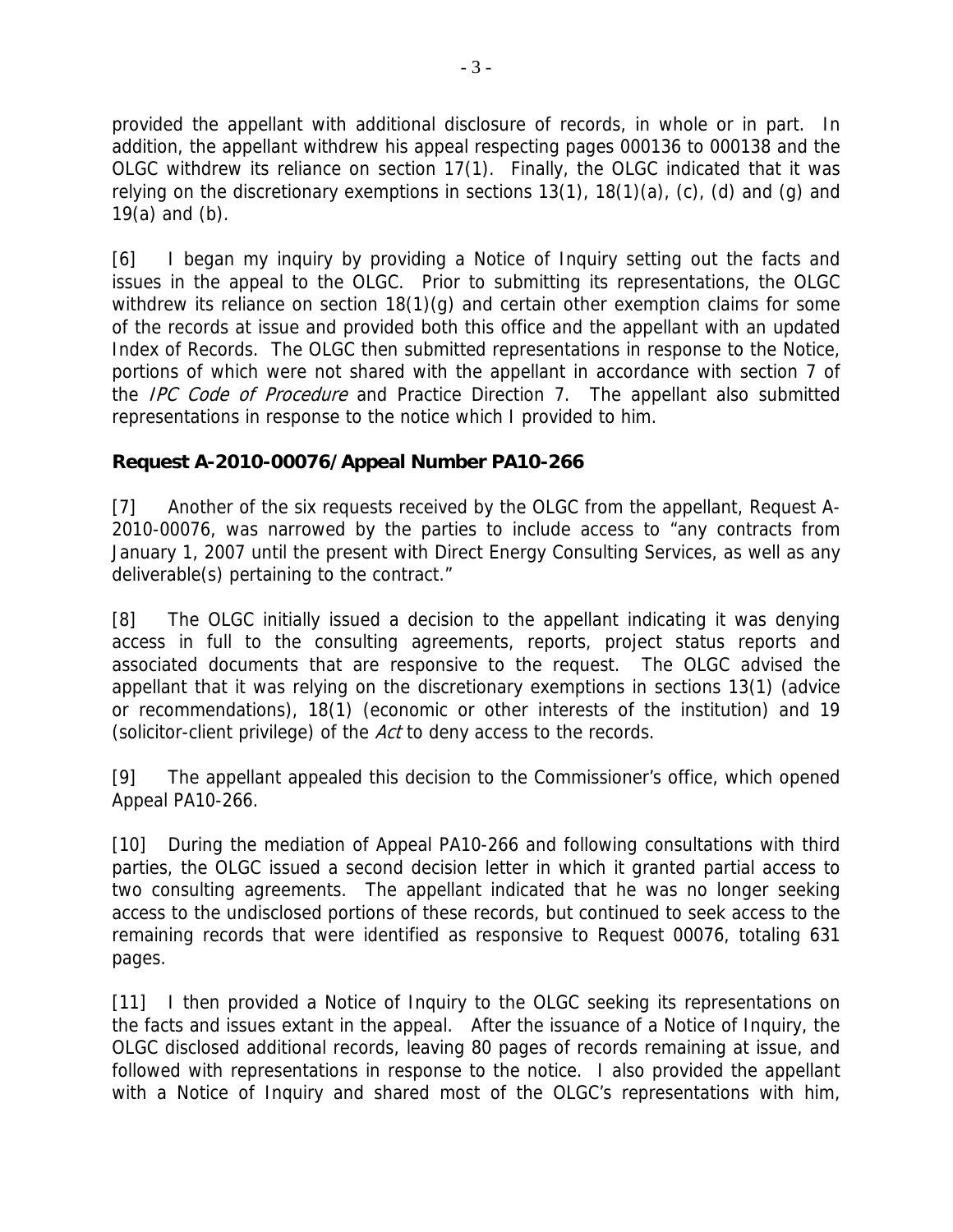except certain portions that would be exempt under sections 13(1) and 17(1), in accordance with section 7 of the *IPC Code of Procedure* and Practice Direction 7. The appellant also submitted representations in response to the notice.

[12] This order disposes of two appeals (PA10-265 and PA10-266) filed in relation to three decisions arising from the six-part request originally made by the appellant. In this decision, I partially uphold the OLGC's decision.

# **RECORDS:**

[13] The records remaining at issue in the appeals were described in detail in the Indexes of Records that were forwarded to the appellant with the Notices of Inquiry for both appeals.

# **ISSUES:**

- A. Does the discretionary exemption in section 13(1) apply to the records?
- B. Does the discretionary exemption in section 19 apply to the records?
- C. Do the discretionary exemptions in sections 18(1)(a), (c) and (d) apply to the records?
- D. Did the OLGC properly exercise its discretion to deny access to the records under section 13(1), 18(1) and 19?

# **DISCUSSION:**

### **A. Does the discretionary exemption in section 13(1) apply to the records?**

[14] Section 13(1) states:

A head may refuse to disclose a record where the disclosure would reveal advice or recommendations of a public servant, any other person employed in the service of an institution or a consultant retained by an institution.

[15] The purpose of section 13 is to ensure that persons employed in the public service are able to freely and frankly advise and make recommendations within the deliberative process of government decision-making and policy-making. The exemption also seeks to preserve the decision maker or policy maker's ability to take actions and make decisions without unfair pressure [Orders 24, P-1398, upheld on judicial review in Ontario (Minister of Finance) v. Ontario (Information and Privacy Commissioner) (1999), 118 O.A.C. 108 (C.A.)].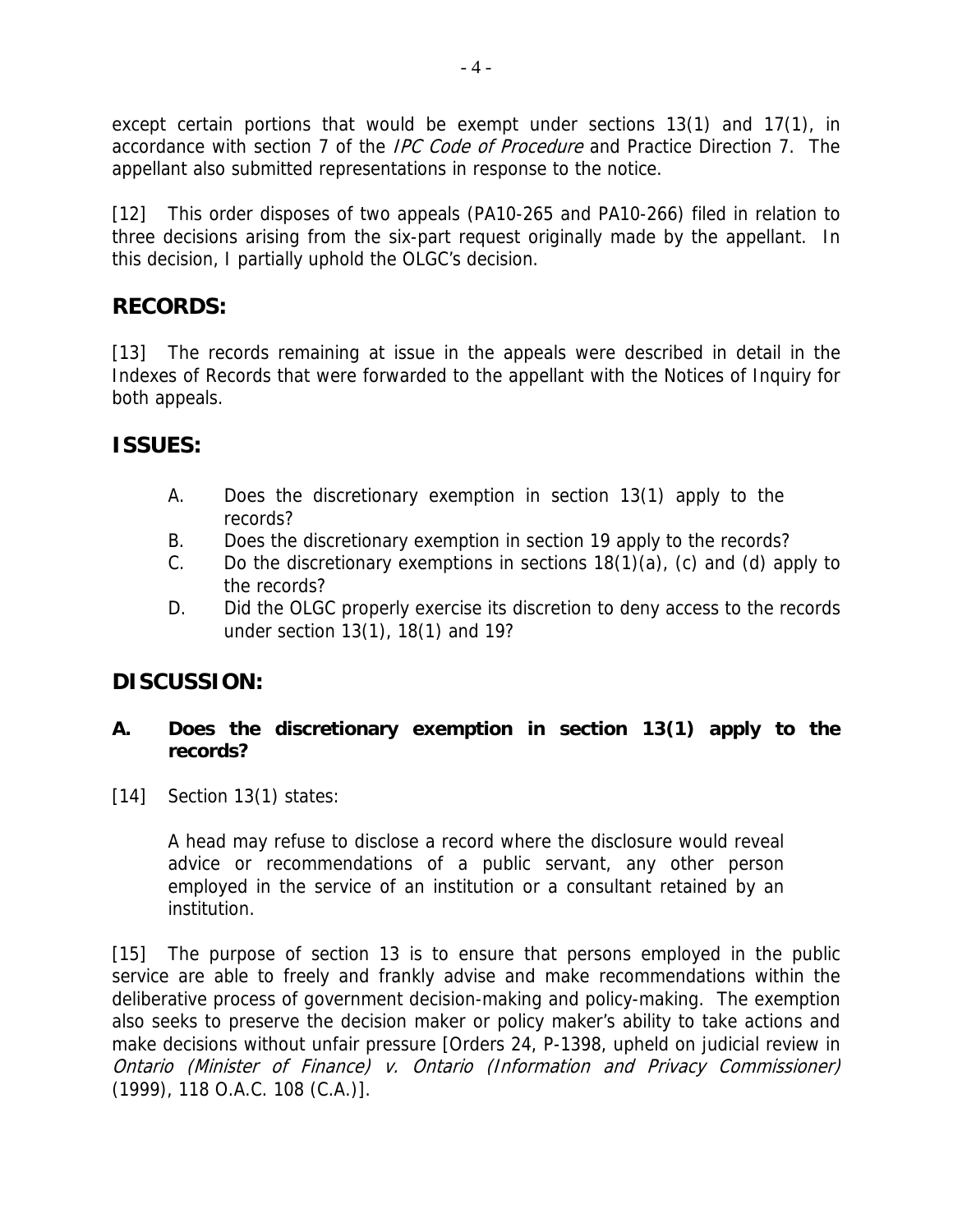[16] Previous orders have established that advice or recommendations for the purpose of section 13(1) must contain more than mere information [see Order PO-2681].

[17] "Advice" and "recommendations" have a similar meaning. In order to qualify as "advice or recommendations", the information in the record must suggest a course of action that will ultimately be accepted or rejected by the person being advised [Orders PO-2028, PO-2084, upheld on judicial review in Ontario (Ministry of Northern Development and Mines) v. Ontario (Assistant Information and Privacy Commissioner), [2004] O.J. No. 163 (Div. Ct.), aff'd [2005] O.J. No. 4048 (C.A.), leave to appeal refused [2005] S.C.C.A. No. 564; see also Order PO-1993, upheld on judicial review in Ontario (Ministry of Transportation) v. Ontario (Information and Privacy Commissioner), [2005] O.J. No. 4047 (C.A.), leave to appeal refused [2005] S.C.C.A. No. 563].

[18] Advice or recommendations may be revealed in two ways:

- the information itself consists of advice or recommendations; and
- the information, if disclosed, would permit one to accurately infer the advice or recommendations given.

[19] [Orders PO-2028, PO-2084, upheld on judicial review in *Ontario (Ministry of* Northern Development and Mines) v. Ontario (Assistant Information and Privacy Commissioner), (cited above); see also Ontario (Ministry of Transportation) v. Ontario (Information and Privacy Commissioner), (cited above)]

### **Appeal Number PA10-265**

### Page 2 – Board of Director's Meeting Minutes of February 14, 2008

[20] The OLGC submits that the minutes contain two courses of action from the Board of Directors and directed to OLGC Management, along with its recommended approach, with respect to the WEC. In order MO-1714, a record containing a similar directive from the CEO of the Township of Tiny to its staff, his subordinates, was found not to qualify as "advice or recommendations" for the purposes of section 7(1) of the Municipal Freedom of Information and Protection of Privacy Act, which is the equivalent provision to section 13(1). Adjudicator Frank DeVries determined, following an earlier decision in order P-363, that:

In Order P-363, upheld on judicial review in *Ontario (Human Rights* Commission) v. Ontario (Information and Privacy Commissioner) (March 25, 1994), Toronto Doc. 721/92 (Ont. Div. Ct.), Assistant Commissioner Mitchinson had to determine whether a direction given from a supervisor to an investigator constituted "advice or recommendations" for the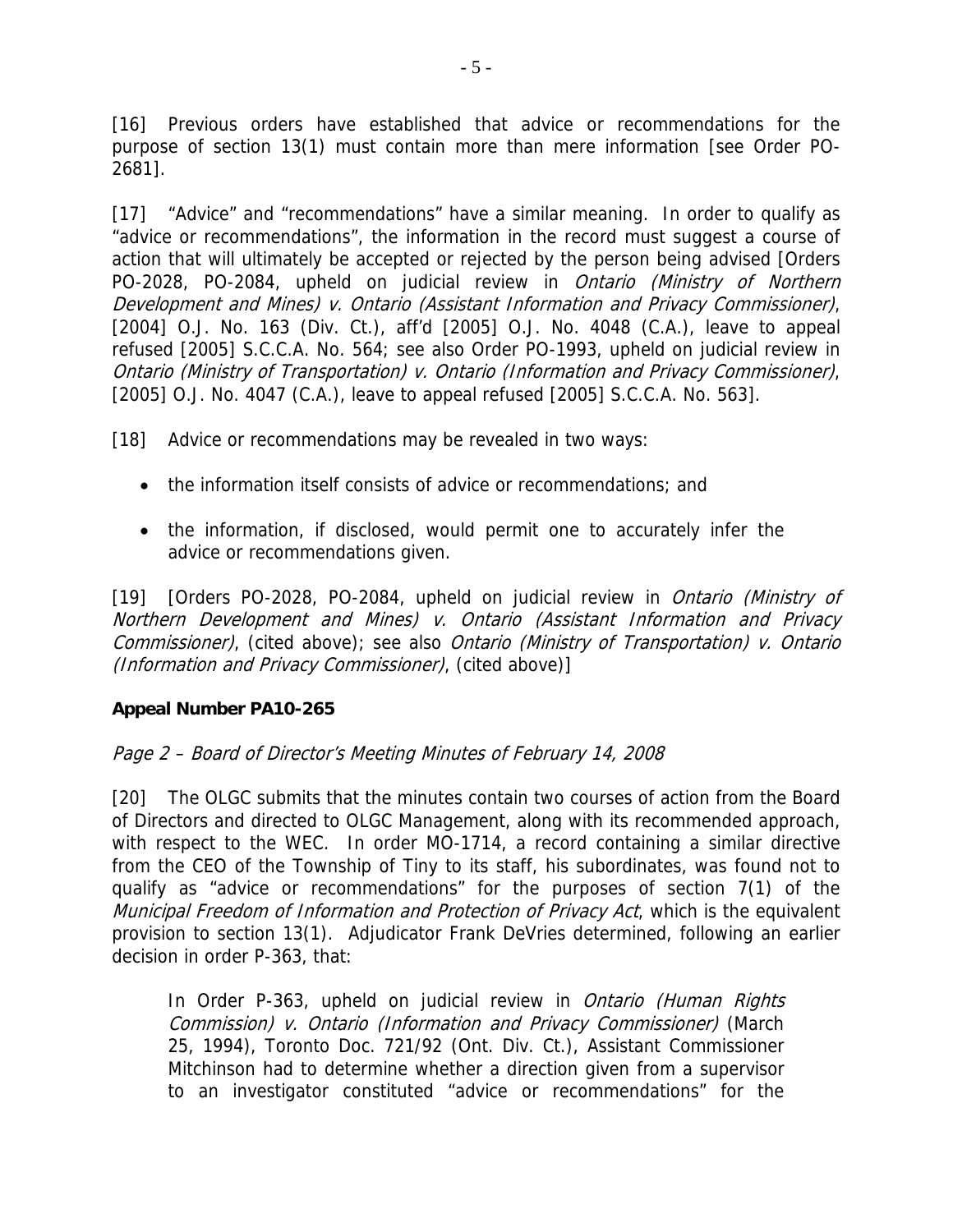purpose of section 13 of the provincial Freedom of Information and Protection of Privacy Act (similar to section 7 at issue in this appeal). He stated:

Record 5 consists of a July 18, 1980 memo from the investigating human rights officer to her supervisor, together with the supervisor's reply, dated August 14, 1980. The July 18, 1980 memo simply seeks direction regarding how the investigation should be handled which, in my view, places it outside the ambit of section 13(1). As for the August 14, 1980 response, it just outlines the supervisor's direction on how the investigation should proceed. It does not contain any information that can properly be characterized as "advice or recommendations" as these words are used in section 13(1). The supervisor does not set out a suggested course of action which may be either accepted or rejected in the deliberative process; he simply provides direction to the officer under the terms of the Commission's governing legislation. In my view, the August 14, 1980 response also does not qualify for exemption under section 13(1).

I accept the approach taken by Assistant Commissioner Mitchinson, and adopt it for the purpose of this appeal.

I find that Record 1 does not qualify for exemption under section 7 of the Act. As identified by the Township, this record is a direction given to staff regarding a particular action. Similar to the situation in Order P-363, the record in this appeal does not set out a suggested course of action which may be either accepted or rejected in the deliberative process, rather, it directs staff to take a particular action. This does not constitute "advice or recommendations" for the purpose of section 7 of the Act.

[21] In my view, the course of action described in record 2 represents a directive given by the Board of Directors to OLGC management. In this case, the directive does not represent a suggested course of action that may be accepted or rejected by its recipient. Rather, the course of action is clearly a directive and cannot be said to constitute advice or recommendations from the Board of Directors to its managers for the purposes of section 13(1). Accordingly, as no other exemptions have been claimed for this record and no mandatory exemptions apply to it, I will order that it be disclosed to the appellant.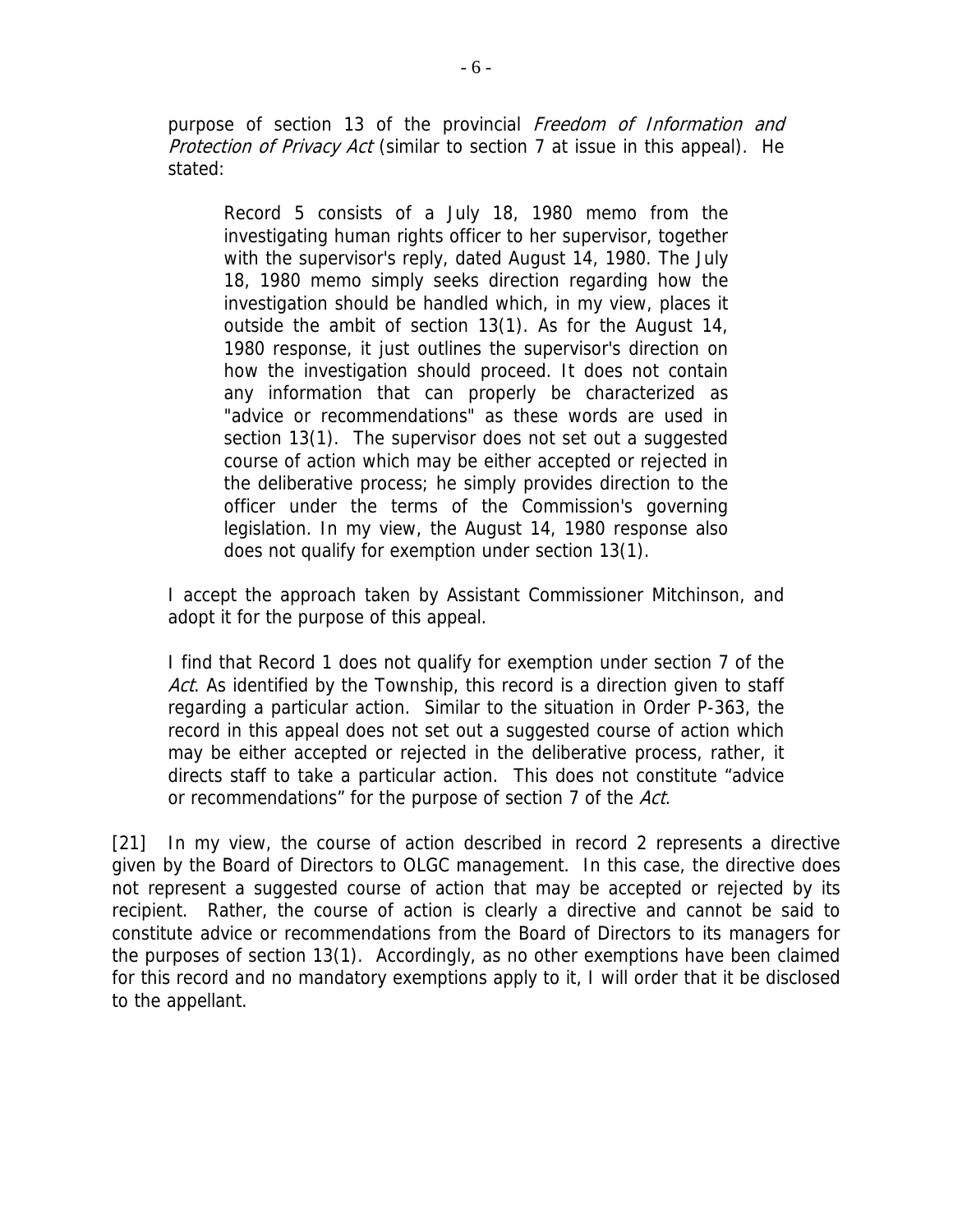### Page 6 – Board of Directors Meeting Minutes of September 25, 2008

[22] The OLGC submits that the first paragraph of this page of the minutes pertaining to the September 25, 2008 Board meeting is exempt under section 13(1) as it provides a recommendation from a consultant to the OLGC Board. Based on my review of this record, I find that paragraph 1 of page 6 qualifies for exemption under section 13(1) as it contains advice or a recommended course of action to be taken by the OLGC about a specific issue.

### Pages 24-29 – Comments from consultants on a proposed agreement

[23] The OLGC solicited comments from a consulting firm with respect to a proposed energy services agreement between it and a proponent. This record represents a clause by clause critique and analysis of the entire agreement and contains recommendations for amendment, as well as advice on potential pitfalls that may occur should the agreement as written be entered into.

[24] I have carefully reviewed the contents of the entire document that comprises pages 24 to 29 and agree that they contain advice or recommendations within the meaning of section 13(1). The document provides the OLGC with suggested language to be inserted in each clause in the proposed agreement and its rationale for suggesting these changes. As a result, the entire document qualifies for exemption under section 13(1).

### Pages 81-88 – EnerQuest Services report dated February 24, 2009

[25] The OLGC submits that this document, which sets out a number of options regarding linking, in whole or in part, the generating load of the WEC to the generating assets, is exempt under section 13(1). It goes on to argue that pages 87 and 88 include a specific recommendation as to which option is most advantageous.

[26] In order PO-2028, upheld on judicial review in *Ontario (Ministry of Northern* Development and Mines) v. Ontario (Assistant Information and Privacy Commissioner), [2004] O.J. No. 163 (Div. Ct.), aff'd [2005] O.J. No. 4048 (C.A.), leave to appeal refused [2005] S.C.C.A. No. 564, former Assistant Commissioner Tom Mitchinson summarized a line of cases which addressed whether records containing options that did not include a recommended course of action could qualify for exemption under section 13(1). He stated:

What is clear from these cases is that the format of a particular record, while frequently helpful in determining whether it contains "advice" for the purposes of section 13(1), is not determinative of the issue. Rather, the content must be carefully reviewed and assessed in light of the context in which the record was created and communicated to the decision maker.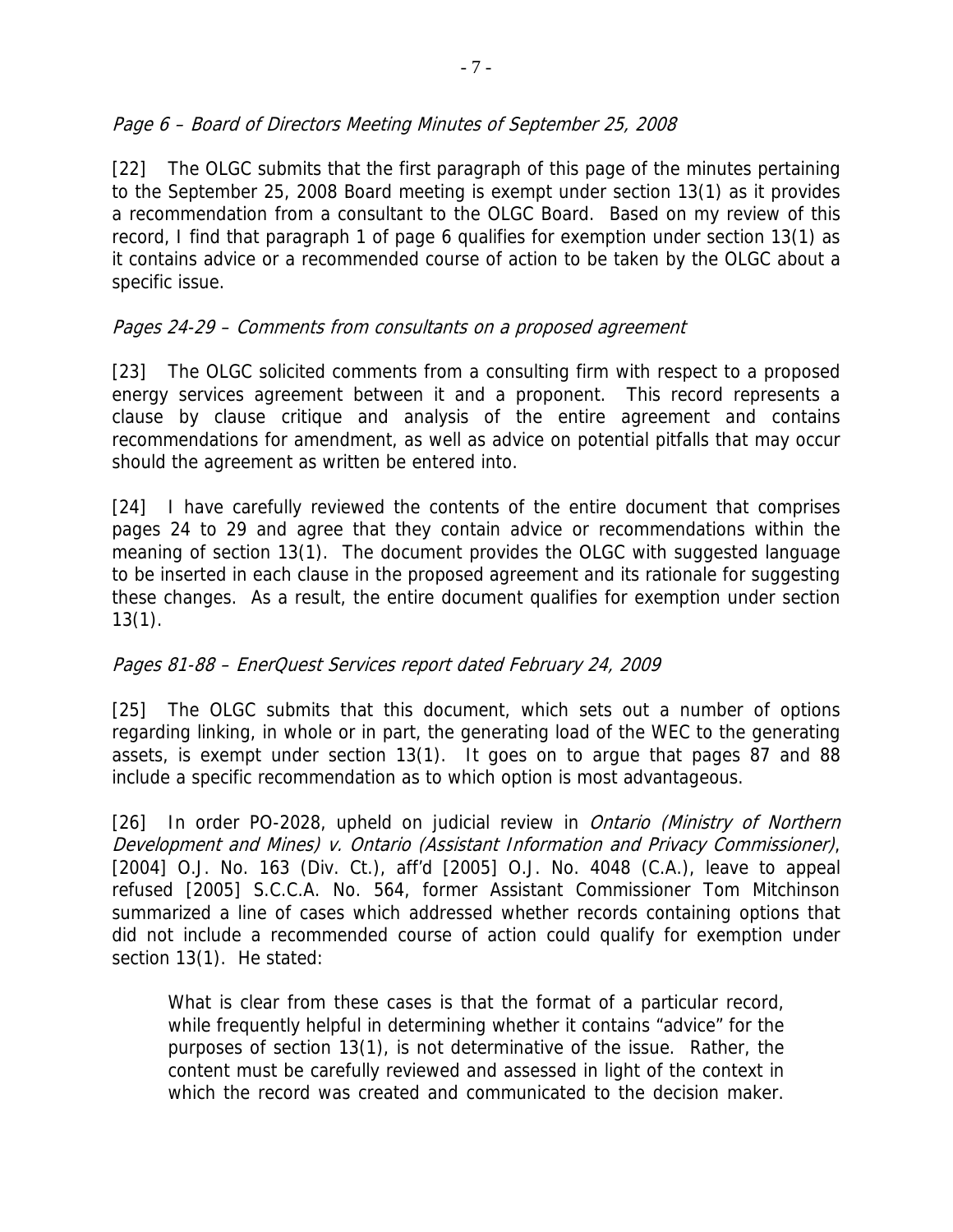In circumstances involving options that do not include specific advisory language or an explicit recommendation, careful consideration must be given to determine what portions of a record including options contain "mere information" and what, if any, contain information that actually "advises" the decision maker on a suggested course of action, or allows one to accurately infer such advice. If disclosure of any portions of a record would reveal actual advice, as opposed to disclosing "mere information", then section 13(1) applies.

[27] Having concluded that the disclosure of the records under consideration in that appeal would not reveal actual advice, he went on to determine whether the disclosure of the options would "allow one to accurately infer any advice given" and concluded that:

. . . disclosure of the "pros and cons" for the various options would not permit accurate inferences to be drawn as to the nature of any advice implicitly contained in these portions of the record. In my view, in comparing the various "pros and cons" it would not be reasonable to infer a suggested course of action by Ministry staff, which will ultimately be accepted or rejected by the Board during the deliberative process. Accordingly, I find that the "pros and cons" portions of pages 9 and 10 do not consist of or allow one to accurately infer any advice or recommendations. Therefore, section 13(1) of the Act does not apply.

[28] I adopt this approach for the purposes of the current appeal. Based on my review of the contents of the information contained in pages 81 to 86 of the record, I find that it would not be reasonable to infer a suggested course of action to be taken by the OLGC. However, I find that the information in pages 87 and 88 does include a recommended course of action for the OLGC and is, accordingly, exempt from disclosure under section 13(1).

#### Page 94 – Progress Report dated January 16, 2009

[29] The OLGC claims the application of section 13(1) to a portion of page 94, which was highlighted on the copy of the records provided to me. The highlighted portion of page 94 consists of a recommended course of action for the OLGC from a consultant it had retained to examine a particular situation. I agree that this portion of page 94 is properly exempt from disclosure under section 13(1).

### Page 98 – Substantial Completion Criteria Review – January 16, 2009

[30] Again, the OLGC claims the application of section 13(1) to a portion of page 98 which was highlighted on the copy provided to me. Based on my review of the contents of the highlighted portion of page 98, I find that it is exempt under section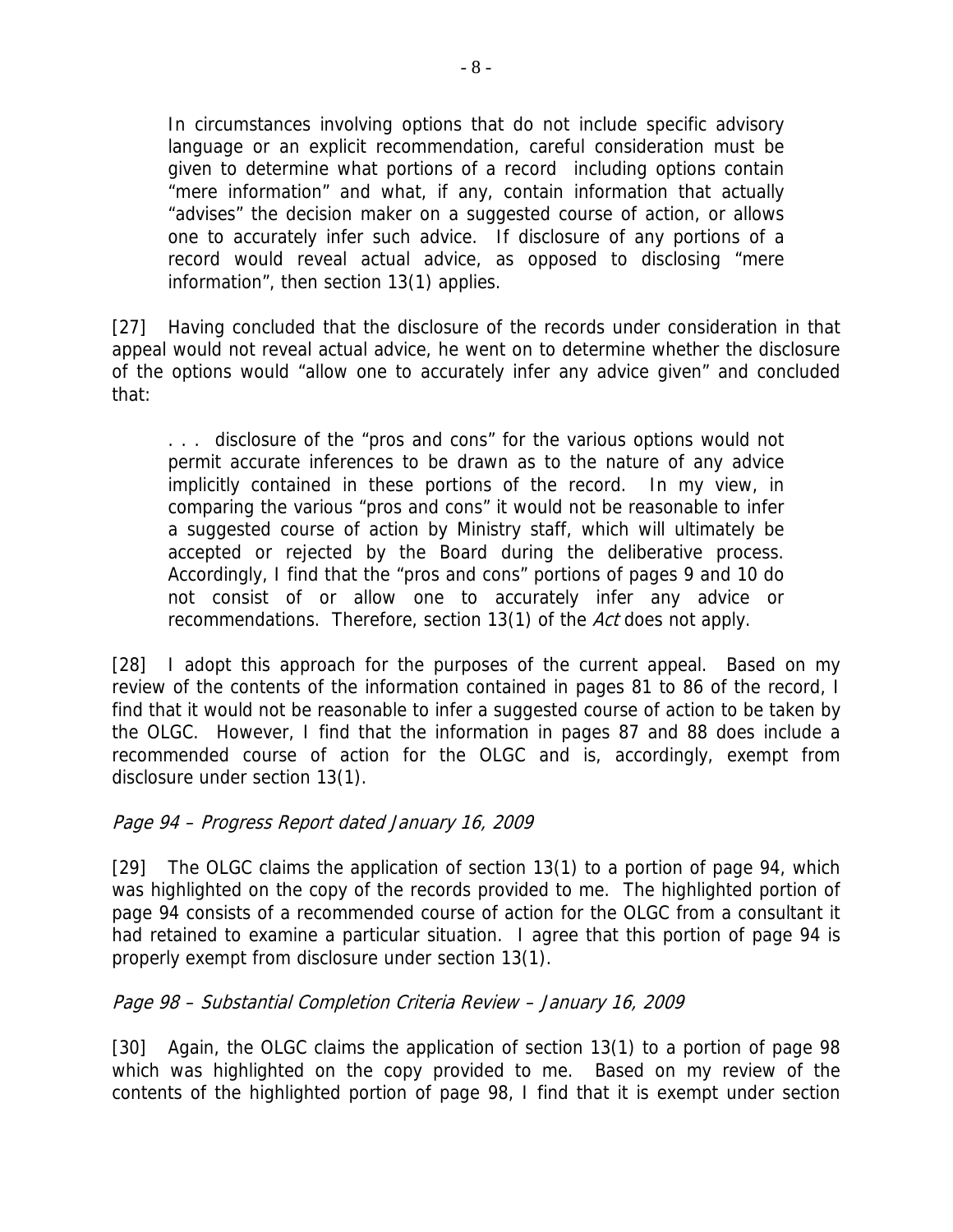13(1) as it contains a recommended course of action to solve a particular identified problem.

Pages 141-142 – Executive Summary of OPG Study – June 11, 2009, duplicated at pages 568-569 dated May 29, 2009

[31] This two-page executive summary of a larger report includes a section entitled "Recommended Action Plan" which includes a set of specific recommendations from Ontario Power Generation (the OPG) on a course of action to be followed by the OLGC. I find that this portion of the executive summary falls within the ambit of section 13(1), while the remaining portions do not.

Pages 146-149, 155, 157-160 and 162 – OPG Study – June 11, 2009, duplicated at pages 573-576, 582, 584-587 and 589 – May 29, 2009

[32] These portions of the actual complete OPG Study contain more detailed information relating to the OPG's recommended course of action. I find that pages 146, 147, 148, 149 and 155 contain a recommended action plan that qualifies for exemption under section 13(1). The remaining information contained in these records is not exempt.

[33] Pages 157-161 set forth a number of options which describe possible course of action to be taken by the OPGT with respect to the operation of the WEC. Page 162 contains the actual recommended course of action to be taken by OLGC. In accordance with the analysis set out in my discussion regarding pages 81-88, I find that the disclosure of the options in pages 157-161 would not reveal a recommended course of action, nor would its disclosure allow one to accurately infer the advice given. The pages of the study document prepared by the OPG are not, accordingly, exempt under section 13(1).

[34] Page 162 contains the actual recommended course of action and qualifies, therefore, under section 13(1).

Pages 169, 173, 292 and 384 – H.H. Angus Reports to OLGC November 6, 2009

[35] A number of reports were prepared by a firm of consulting engineers who were retained by the OLGC to examine a number of issues around the connection of the WEC to the power grid. The consulting engineers prepared lengthy reports setting out various problems and offering their expertise to assist in resolving them.

[36] The OLGC takes the position paragraph 4.2.2 on page 169 is exempt from disclosure under section 13(1) as it contains a recommended course of action from the original contractor to be taken by OLGC in 2007 respecting the connection process.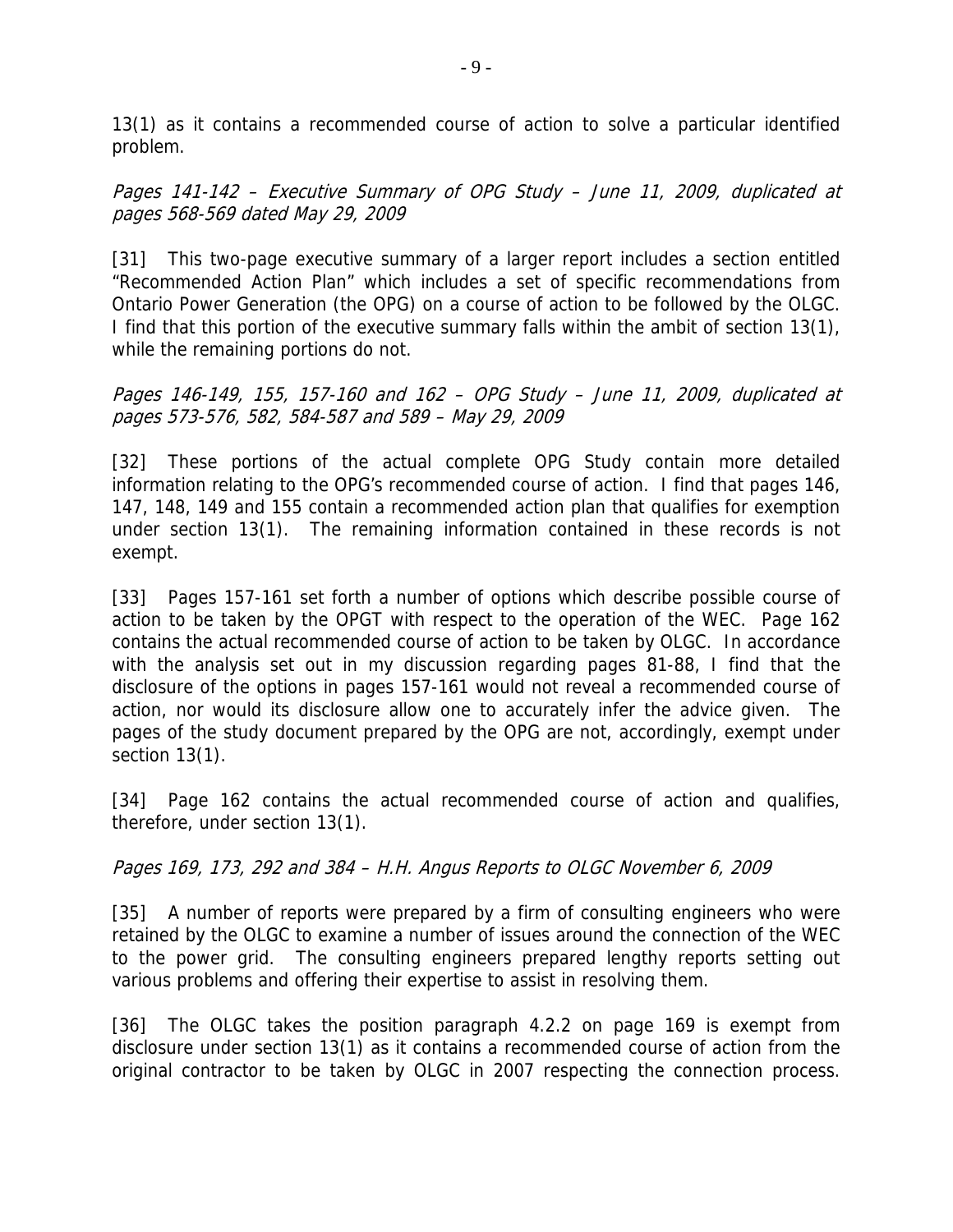[37] Based on my review of the record, I agree that this information, consisting of just the fourth sentence of paragraph 4.2.2 qualifies for exemption under section 13(1).

[38] Paragraph 5.2.6 on page 173 of the same document also contains a recommended course of action regarding a technical issue identified by the consulting engineers. I find that paragraph 5.2.6 qualifies for exemption under section 13(1).

[39] Similarly, all of the information claimed to be exempt under section 13(1) in page 292, which is entitled "Conclusions and Recommendations" is properly exempt under that section as it provides a recommended course of action from the consulting engineers to the OLGC regarding some technical questions that arose as part of its investigations.

[40] Finally, the Executive Summary at page 384 also contains a recommended course of action from the consulting engineers to the OLGC with respect to the purchase and installation of additional equipment and the completion of further work on the project. These recommended actions are outlined under the headings "Architectural/Structural", "Mechanical" and "Electrical". As a result, page 384 qualifies for exemption under section 13(1), in its entirety.

### Page 417 - Recommendation to OLGC Board of Directors

[41] The recommended course of action for the Board of Directors from OLGC Management included at the bottom of page 417 is exempt from disclosure under section 13(1) as it clearly indicates a recommendation which may or may not be acted upon by its recipient as part of the decision making process.

### Pages 468 – 489 – Financial Analysis presented to OLGC Board August 27, 2009

[42] The OLGC has provided only the most cursory of representations respecting the application of section 13(1) to this document. I have carefully reviewed this record and make the following findings respecting it:

- the bullet points listed on page 468 contain advice or recommendations within the meaning of section 13(1) and are, accordingly, exempt;
- on page 469, only the first paragraph under the heading "Financial Assessment of Keep versus Sell Options" qualifies for exemption under section 13(1);
- the disclosure of the two options listed on page 470 would not reveal which represents the recommended option and would not allow for an inference to be drawn as to which was suggested by the author of the report to the Board of Directors. The information on page 470 is not, accordingly, exempt under section  $13(1)$ ;
- pages 472–476, 478–481 and 482–489 represent various drafts of a detailed analysis setting out several options available to the OLGC regarding the future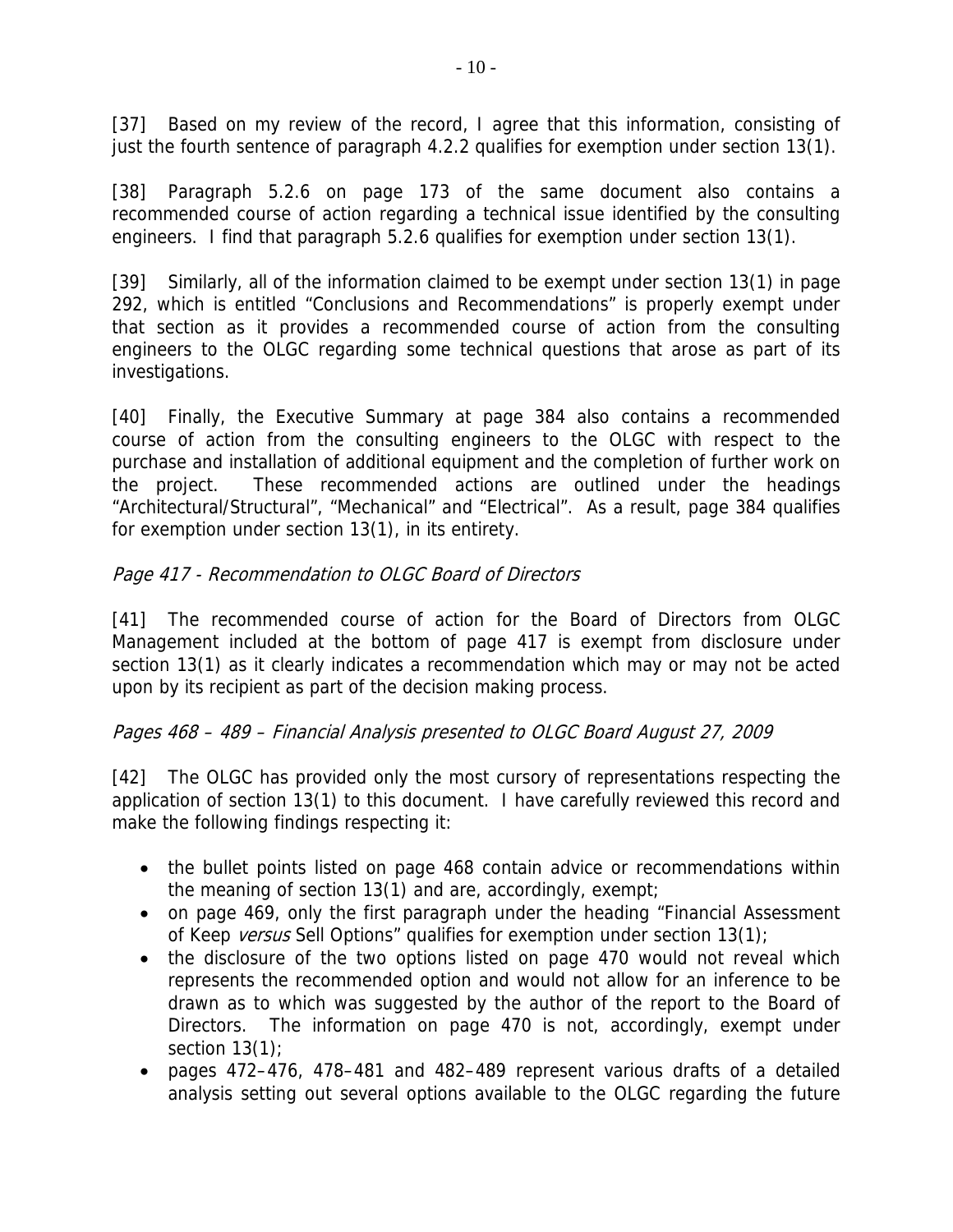ownership of the WEC. Again, there is no single option recommended by the author of the report and its content does not infer a particular course of action. As a result, I find that section 13(1) does not apply to pages 472-476, 478-481, or to pages 482-489.

### Pages 490-521 – OLG Power Study (EnerQuest Services)

[43] The OLGC's submissions respecting the application of the section 13(1) exemption to this record consist of the following statement:

Provides advice and recommendations to OLG on linking the generating assets. Outlines advantages and disadvantages of each possible alternative.

[44] I have reviewed the contents of this record and conclude that it does not contain advice or recommendations within the meaning of section 13(1). While advantages and disadvantages of various optional actions are outlined, no particular course of action is recommended and no preferred course of conduct can be inferred from the information therein.

### Page 526 – PWC Analysis dated February 6, 2008

[45] Page 526 is the second of a two-page letter written to the OLGC's CEO by a consulting firm which it retained to provide certain advice about a particular course of conduct to be taken in relation to the ongoing operation of the WEC. I find that the second paragraph of page 526 consists of a recommended course of action from the consultant to the management of the OLGC and qualifies for exemption under section 13(1) on that basis. The remainder of page 526 does not contain such information and is not, accordingly, exempt under section 13(1).

#### Page 536 – PWC Financial Analysis

[46] The OLGC appears to take the position that only the final bullet point on page 536 is subject to the section 13(1) exemption. Based on my review of this document, I agree as it contains a very specific recommendation respecting a course of conduct to the followed by the OLGC.

#### Pages 538 and 540-542 – PWC Financial Analysis

[47] The information contained on these pages of the analysis report consists of a comparison of various figures regarding the proposals set forth by two proponents, as well as the OLGC's own projections regarding costs and revenue. Again, I find that section 13(1) has no application to this information as it does not include a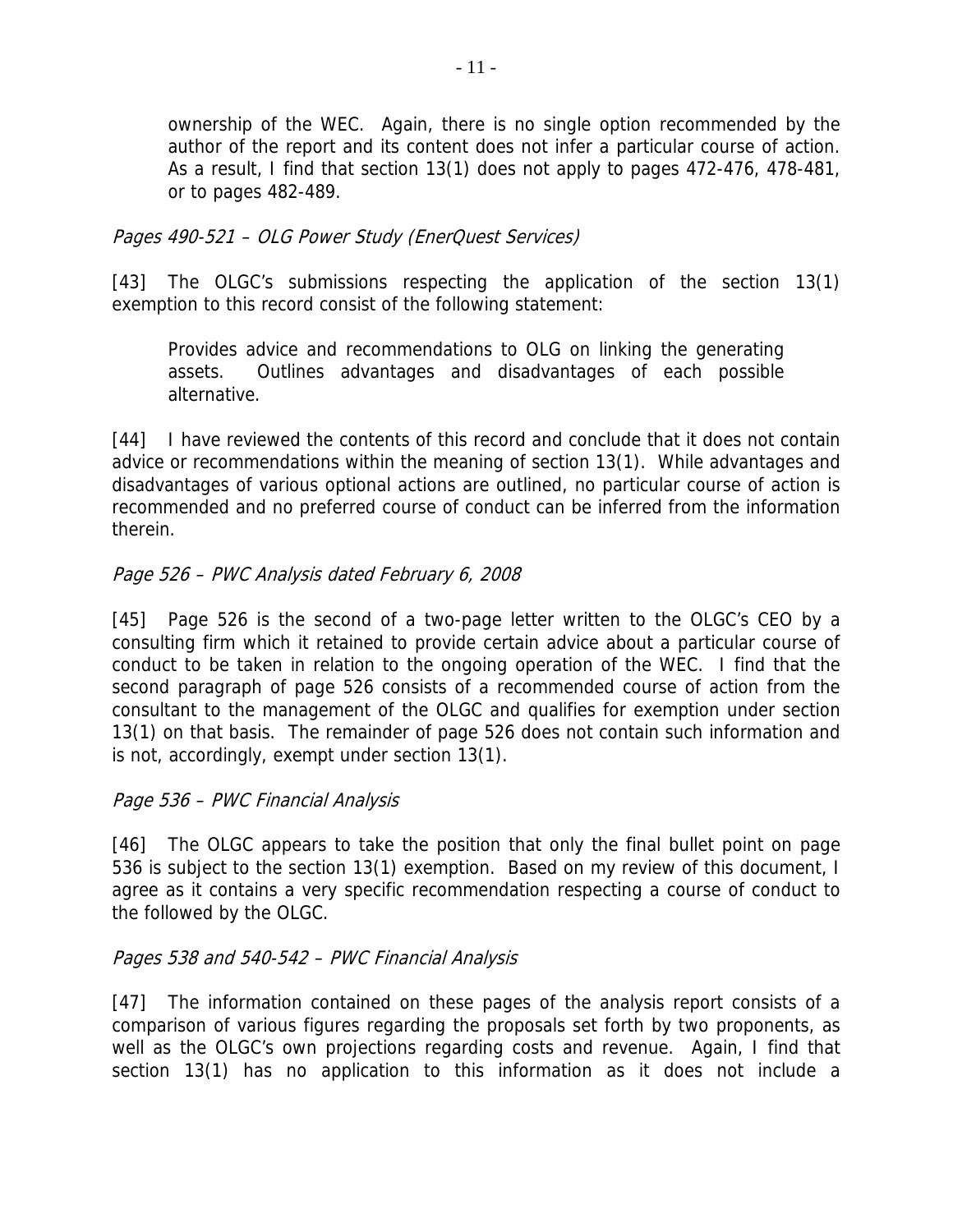recommended course of action to be taken by the OLGC; rather it simply describes certain financial proposals from each of the proponents.

### Pages 543-544 – Request for Board Approval – September 25, 2008

[48] Again, the OLGC appears to be taking the position that the final paragraph on page 544 qualifies for exemption under section 13(1) as it represents a recommended course of action from OLGC Management to the Board. Based on my review of the contents of this portion of page 544, I agree and find that section 13(1) operates to exempt from disclosure the final paragraph on page 544.

### Pages 547-548 – Update to the Board – February 14, 2008

[49] Page 547 includes a number of alternative courses of action put to the Board by OLGC's Management. However, as was the case with other records discussed above, the document does not suggest, nor does it infer a particular course of action as the recommended one. As a result, this information cannot qualify for exemption under section 13(1). I find that the portion of page 548 which follows the heading "Recommendation" contains a suggested course of action to be taken by the Board and therefore qualifies for exemption under section 13(1).

### Pages 559-561 – Corporate Accounting and Reporting Discussion Paper – March 2009

[50] Similarly, pages 559 and 560 contain a detailed discussion of the merits of three alternative course of action relating to in-service dates for the WEC. On page 561, a recommended course of action is described. I find that because the alternatives set out on pages 559 and 560 do not include a recommended course of action and do not provide sufficient information to allow one to infer a suggested course of action, this information does not fall within the ambit of the section 13(1) exemption. However, I agree with the OLGC that the portion of page 561 which follows the title "Recommendation" meets the requirements of the exemption.

### Pages 593-606 – Cole Valuation Partners Memorandum – April 16, 2010

[51] This document was prepared by a consulting firm for outside legal counsel retained by the OLGC with a view to evaluating the proposal submitted in December 2009 by one of the participants in the WEC, using certain cash flow projections prepared by another consulting firm retained by the OLGC.

[52] Page 593 sets out an introduction and provides a summary of its preliminary analysis, which includes very specific advice to the OLGC regarding the efficacy of the choices available to it. In my view, the information contained in the box at the bottom of page 593 qualifies for exemption under section 13(1) as it advises the OLGC as to a course of action with respect to a particular issue before it.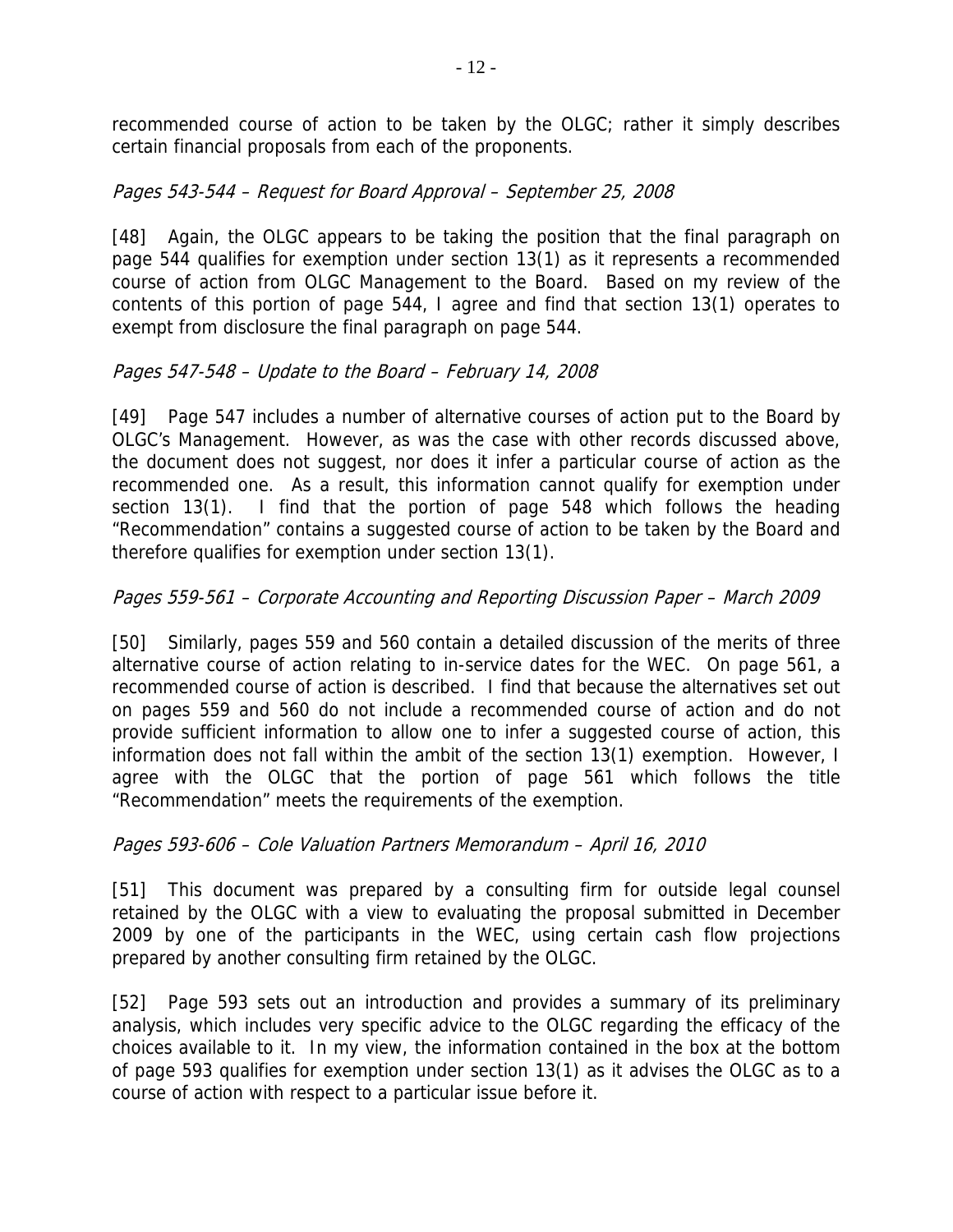[53] Pages 594-596 sets out a number of scenarios for the future of the WEC and evaluates each from the perspective of the OLGC. I find that the information contained in these pages does not qualify as advice or recommendations for the purposes of section 13(1) as they do not suggest a particular course of conduct or lead one to an inference about a particular action to be taken.

[54] Pages 597-606, however, provide specific advice to the OLGC about the financial ramifications of the proposal and other scenarios set forth therein. I find that this portion of the report qualifies for exemption under section 13(1).

### **Appeal PA10-266**

Pages 17-19 and 22-23 – Project Status Reports – October 29, 2007 and November 8, 2007

[55] Pages 17-19 form part of the initial Project Status Report prepared by Direct Energy Consulting, whose role is described in the report as follows: to support the project, design and construction teams in the most effective manner to execute their respective responsibilities. Pages 22 and 23 are excerpts from another Project Status Report addressing similar issues to those described in the initial report. The OLGC argues that the items listed under the headings "Considerations", "Recommendation" and "Action" in the Priority Issues section of the report are exempt from disclosure under section 13(1).

[56] The OLGC argues that these portions of the records contain an actual recommended course of action from the consultants to OLGC's WEC managers. It further argues that other portions of the text of pages 17-19, particularly those listed under the heading "Considerations", were written "in a manner from which advice can be reasonably inferred." It also argues that the items listed under the heading "Action" on pages 22 and 23 contain a recommended course of action.

[57] I have reviewed the contents of those portions of pages 17-19 which the OLGC claims to be exempt under section 13(1) and agree that the disclosure of the information under the headings "Considerations", "Recommendation" and "Action" are exempt under that section as they contain actual or inferred advice or recommendations. Similarly, I find that the information under the heading "Action" falls within the ambit of the exemption for the same reason.

### Pages 25-29 – Direct Energy Controls Assessment – November 16, 2007

[58] I have reviewed the contents of pages 25-26 and find that they contain only factual information respecting the existing proposal regarding the WEC's Control Systems, as outlined by the original builder. As such, this information does not qualify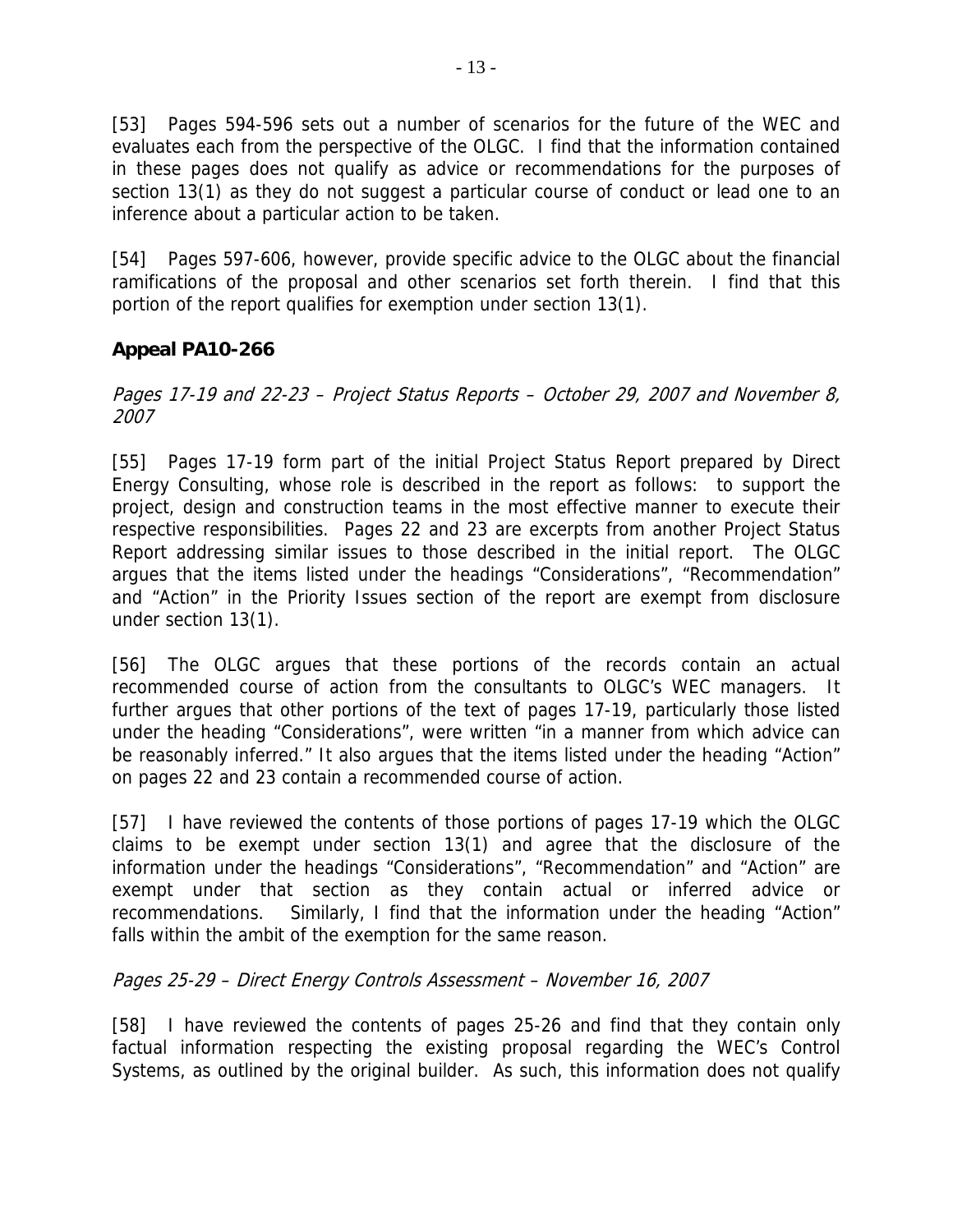for exemption under the section 13(1) exemption as it does not contain advice or recommendations, explicit or inferred.

[59] Pages 27-29 outline an alternative approach to the control plan design for the WEC. However, I cannot agree that the description of an alternative design for one aspect of the WEC alone constitutes "advice or recommendations" within the meaning of section 13(1). The design plan described in these pages is not recommended or given as a suggested course of action to be undertaken. Rather, the alternative is presented in a neutral and factual way without either an actual recommendation or one that can be inferred from the manner in which it is written. Accordingly, I find that pages 27-29 are not exempt from disclosure under section 13(1).

### Pages 32 and 33 – Project Status Report – November 15, 2007

[60] The OLGC argues that much of the information listed under heading 2.2 entitled "Priority Issues" is exempt under section 13(1). Specifically, it indicates that bullet points 3, 4, 5, 8 and 9, as well as the information included under the headings "Action" qualifies for exemption. Based on my review of the record, I agree with the OLGC's position and find that the items listed above in pages 32 and 33 are exempt under section 13(1).

### Page 36 – Project Status Report – November 21, 2007

[61] The OLGC argues that all of the information contained in page 36 under the heading "Priority Issues" qualifies for exemption under section 13(1) as it "describes actions to be taken in the construction process". I find that information of this nature does not qualify for exemption under this section as it does not explicitly or by inference describe any advice or recommendations for a specific course of action to be accepted or rejected by its recipient.

#### Pages 38-44 – Direct Energy Controls Assessment (final version) – November 27, 2007

[62] This document contains information that is essentially the same as that discussed above on pages 25 to 29. For the reasons described in that discussion, I find that this document is also not exempt from disclosure under section 13(1).

Pages 47 and 48, 51 and 52, 55 and 56, 59 and 60, 63, 86 and 87 and 96 – Project Status Reports – November 29, 2007, December 6, 2007, December 12, 2007, January 9, 2008, January 17, 2008, February 7, 2008 and February 15, 2008

[63] The OLGC submits that the items listed in section 2.2 of each of these reports are similar to those included in page 36 above, with additional items identified beyond those in the list on page 36. Again, for the reasons outlined in my discussion of page 36, I find that this information does not qualify for exemption under section 13(1).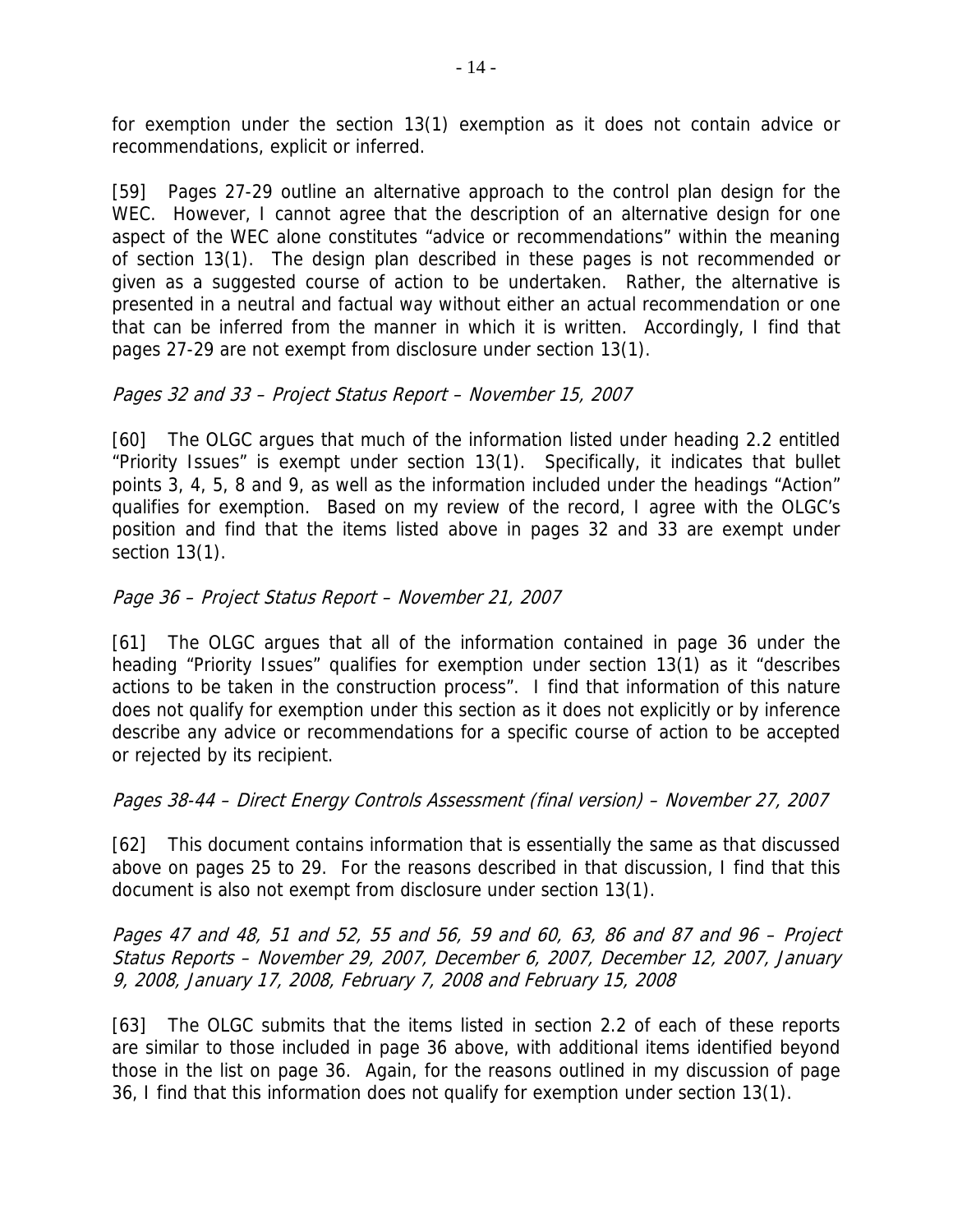### Page 77 – E-mail dated January 29, 2008 – Windsor CESOP

[64] The OLGC claims the application of section 13(1) to two paragraphs of an email dated January 29, 2008. Based on my review of the contents of these portions of page 77, I agree that they either contain advice or recommendations or that their disclosure would allow accurate inferences to be made as to the nature of the advice provided. Therefore, I conclude that these paragraphs qualify for exemption under section 13(1).

### Page 97 – OLGC Executive Steering Committee minutes – February 15, 2008

[65] The OLGC submits that each of the three numbered points listed under "Action Items" are subject to the section 13(1) exemption. Based on my review of this record, I conclude that the first numbered item that begins "DEC recommended that . . ." represents a recommended course of action for the recipients of the minutes, the OLGC Steering Committee. The remaining items listed as items 2 and 3 do not, however, contain such information and cannot, therefore, qualify for exemption under section 13(1).

### Page 99 – Project Status Report – February 22, 2008

[66] I find that the sentence which the OLGC claims to contain advice or recommendations is simply a suggestion and cannot be properly characterized as a recommended course of action for the purposes of section 13(1).

### Pages 116 and 117 – Project Status Update – March 13, 2008 (duplicated at pages 121 and 122)

[67] I agree with the position taken by the OLGC with respect to the recommended course of action contained in the third paragraph under the headings Boiler Plant and Comments. This information is properly exempt under section 13(1). The information on page 117 that is claimed to be exempt under this exemption represents an opinion offered by a consultant on a particular issue but does not recommend a specific course of action. This information is not, therefore, exempt under section 13(1).

### Pages 136-138 – Ownership and Operational Plan Framework – April 28, 2008

[68] The OLGC claims the application of section 13(1) to the information contained in the "Strategies" and "Operational Guidelines" sections of this document, which was prepared for the OLGC by a consulting firm. Based on my review of these portions of the record, I agree that they contain a recommended course of action and fall within the ambit of the section 13(1) exemption.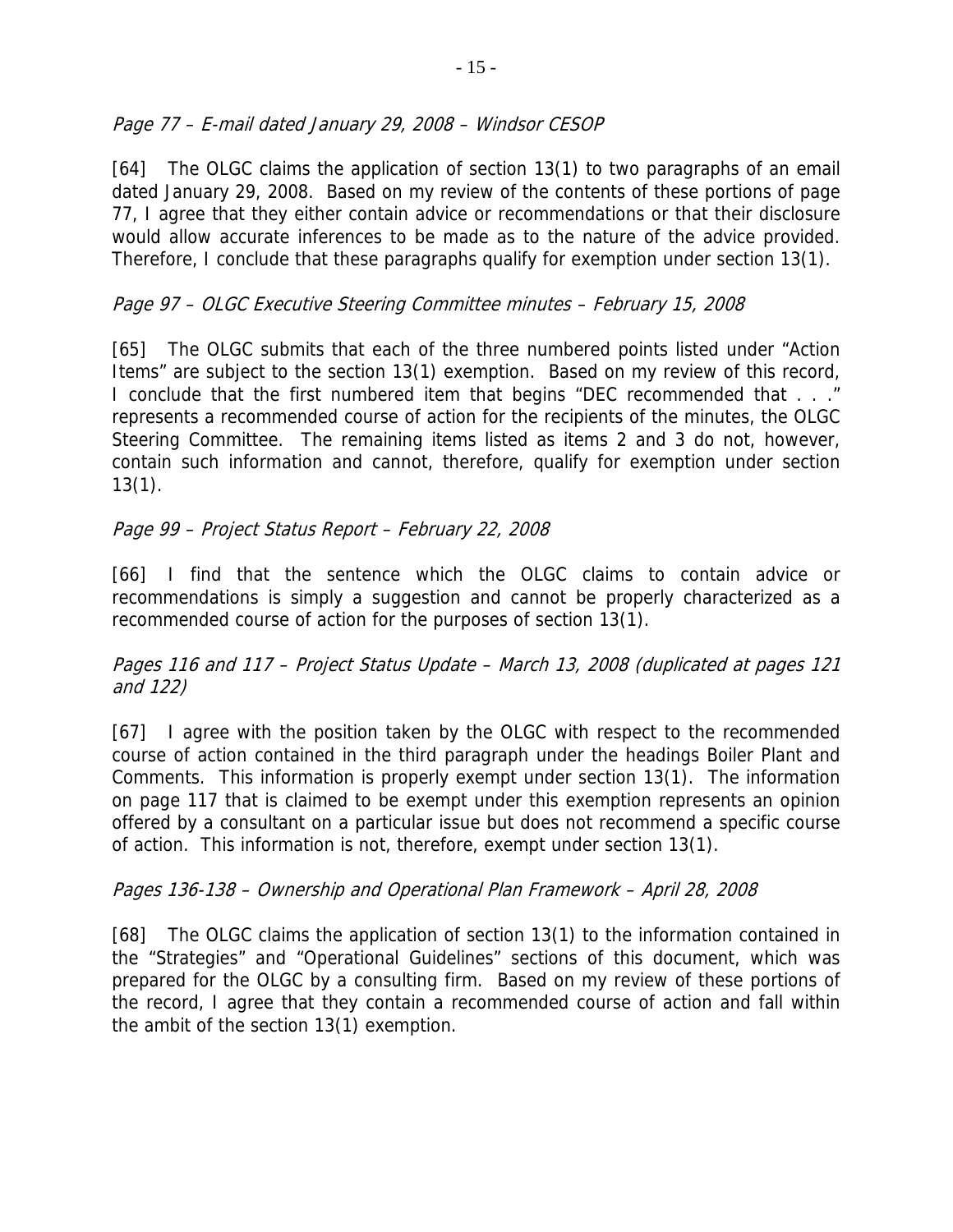Pages 139 and 141 – Expected Cooling Demand – November 11, 2008

[69] I have reviewed the contents of these pages and agree with the position taken by the OLGC with respect to the first and second paragraph of the email on page 139, as well as the Summary portion of page 141. I find that they contain a specific recommended course of action for the OLGC to take with respect to the issue identified in the report. Accordingly, these two portions of the covering email and the report are exempt under section 13(1).

### **B. Does the discretionary exemption in section 19 apply to the records?**

[70] Section 19 of the *Act* states as follows:

A head may refuse to disclose a record,

- (a) that is subject to solicitor-client privilege;
- (b) that was prepared by or for Crown counsel for use in giving legal advice or in contemplation of or for use in litigation; or
- (c) that was prepared by or for counsel employed or retained by an educational institution for use in giving legal advice or in contemplation of or for use in litigation.

[71] Section 19 contains two branches as described below. Branch 1 arises from the common law and section 19(a). Branch 2 is a statutory privilege and arises from section 19(b), or in the case of an educational institution, from section 19(c). The institution must establish that at least one branch applies.

### **Branch 1: common law privilege**

[72] Branch 1 of the section 19 exemption encompasses two heads of privilege, as derived from the common law: (i) solicitor-client communication privilege; and (ii) litigation privilege. In order for branch 1 of section 19 to apply, the institution must establish that one or the other, or both, of these heads of privilege apply to the records at issue [Order PO-2538-R; Blank v. Canada (Minister of Justice) (2006), 270 D.L.R.  $(4<sup>th</sup>)$  257 (S.C.C.) (also reported at [2006] S.C.J. No. 39)].

### **Solicitor-client communication privilege**

[73] Solicitor-client communication privilege protects direct communications of a confidential nature between a solicitor and client, or their agents or employees, made for the purpose of obtaining or giving professional legal advice [Descôteaux v. Mierzwinski (1982), 141 D.L.R. (3d) 590 (S.C.C.)].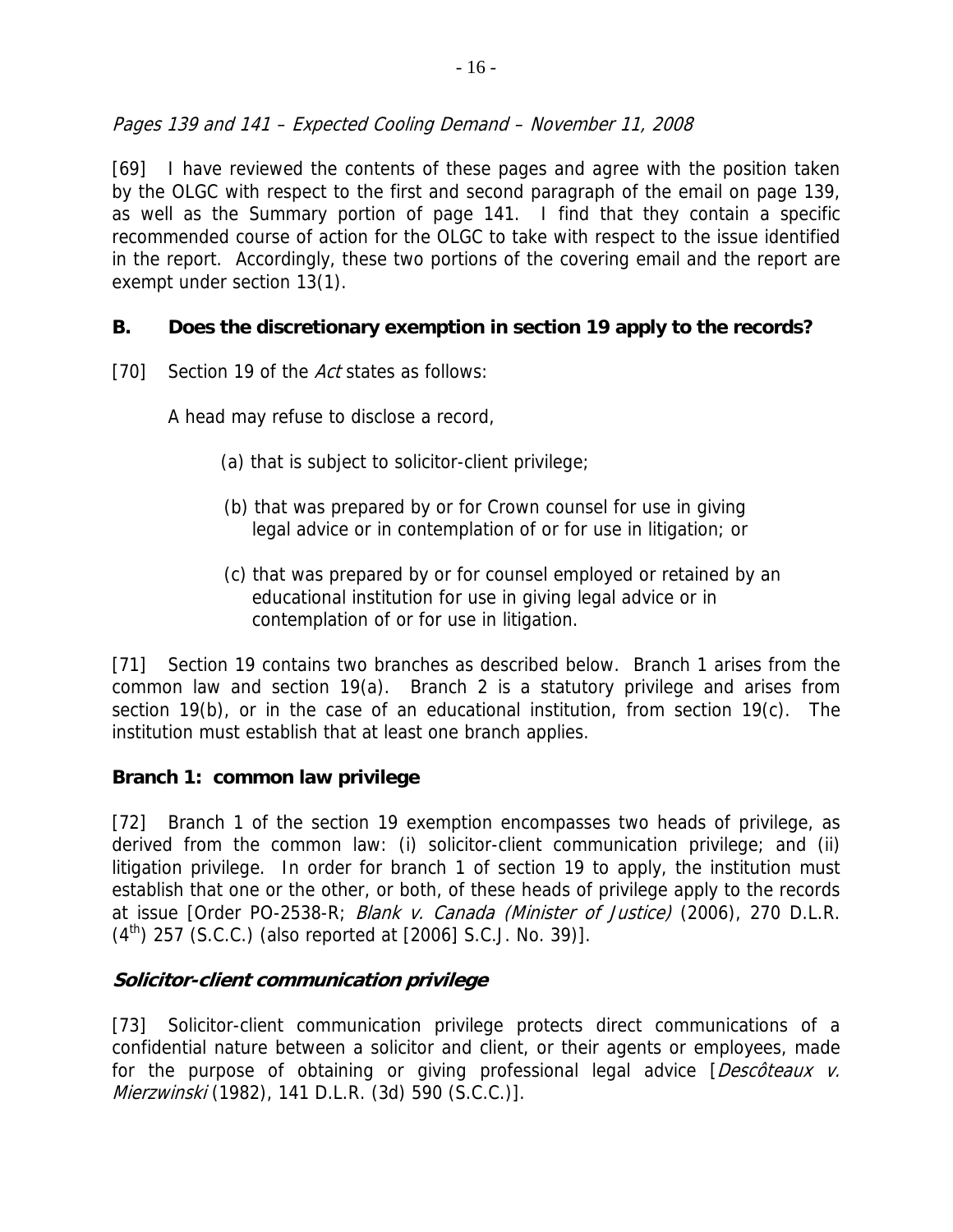[74] The rationale for this privilege is to ensure that a client may confide in his or her lawyer on a legal matter without reservation [Orders PO-2441, MO-2166 and MO-1925].

[75] The privilege applies to "a continuum of communications" between a solicitor and client:

. . . Where information is passed by the solicitor or client to the other as part of the continuum aimed at keeping both informed so that advice may be sought and given as required, privilege will attach [Balabel v. Air India, [1988] 2 W.L.R. 1036 at 1046 (Eng. C.A.)].

[76] The privilege may also apply to the legal advisor's working papers directly related to seeking, formulating or giving legal advice [Susan Hosiery Ltd. v. Minister of National Revenue, [1969] 2 Ex. C.R. 27].

[77] Confidentiality is an essential component of the privilege. Therefore, the institution must demonstrate that the communication was made in confidence, either expressly or by implication [*General Accident Assurance Co. v. Chrusz* (1999), 45 O.R. (3d) 321 (C.A.)].

### **Litigation privilege**

[78] Litigation privilege protects records created for the dominant purpose of litigation, actual or reasonably contemplated [Order MO-1337-1; General Accident Assurance Co. v. Chrusz (1999), 45 O.R. (3d) 321 (C.A.); see also Blank v. Canada (Minister of Justice) (cited above)].

[79] In Solicitor-Client Privilege in Canadian Law by Ronald D. Manes and Michael P. Silver, (Butterworth's: Toronto, 1993), pages 93-94, the authors offer some assistance in applying the dominant purpose test, as follows:

> The "dominant purpose" test was enunciated [in *Waugh v.* British Railways Board, [1979] 2 All E.R. 1169] as follows:

> > A document which was produced or brought into existence either with the dominant purpose of its author, or of the person or authority under whose direction, whether particular or general, it was produced or brought into existence, of using it or its contents in order to obtain legal advice or to conduct or aid in the conduct of litigation, at the time of its production in reasonable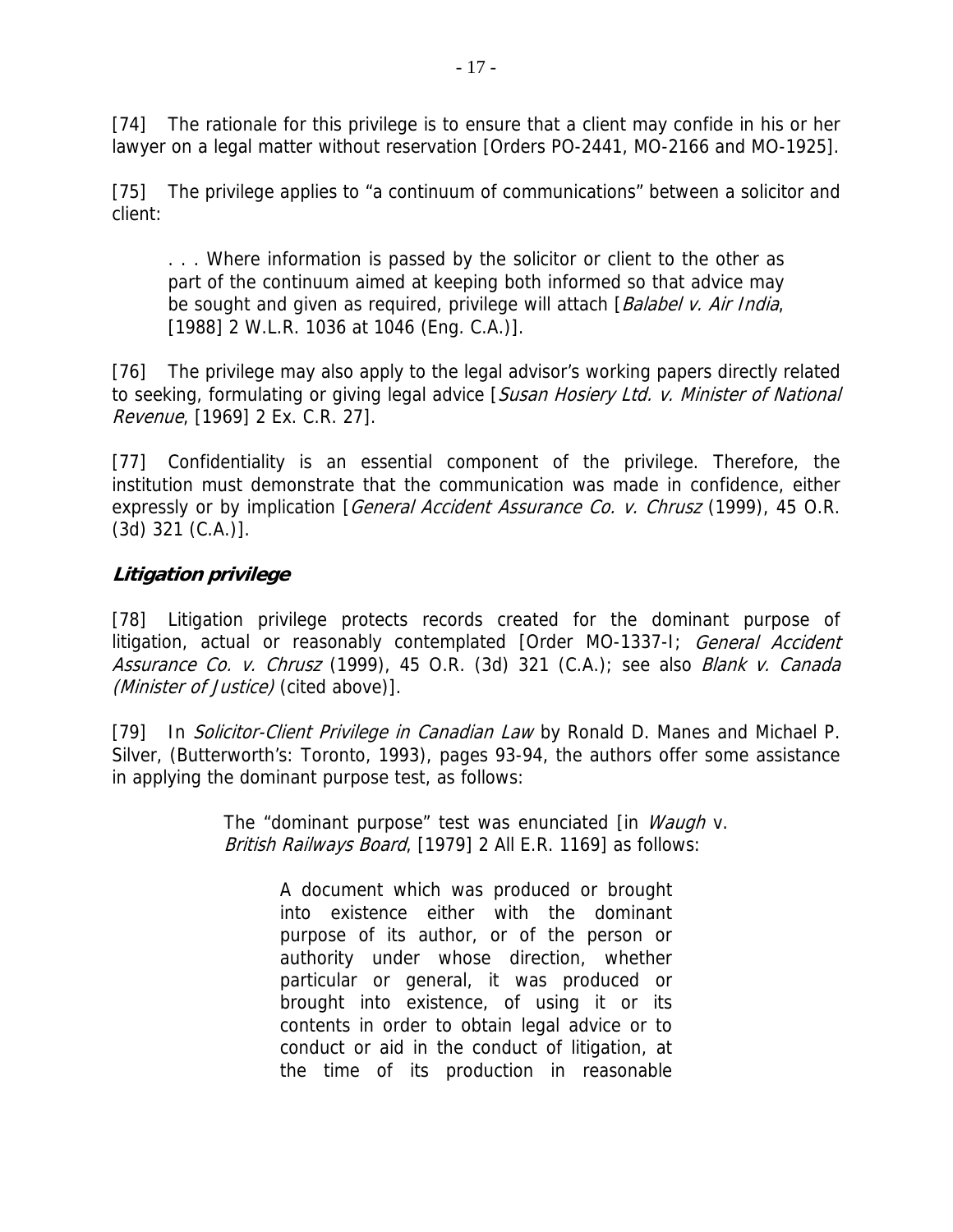prospect, should be privileged and excluded from inspection.

It is crucial to note that the "dominant purpose" can exist in the mind of either the author or the person ordering the document's production, but it does not have to be both.

. . . . .

[For this privilege to apply], there must be more than a vague or general apprehension of litigation.

### **Branch 2: statutory privileges**

[80] Branch 2 is a statutory exemption that is available in the context of Crown counsel giving legal advice or conducting litigation. The statutory exemption and common law privileges, although not necessarily identical, exist for similar reasons.

### **Statutory solicitor-client communication privilege**

[81] Branch 2 applies to a record that was prepared by or for Crown counsel, or counsel for an educational institution, "for use in giving legal advice."

### **Statutory litigation privilege**

[82] Branch 2 applies to a record that was prepared by or for Crown counsel, or counsel for an educational institution, "in contemplation of or for use in litigation."

[83] Documents not originally created in contemplation of or for use in litigation, which are copied for the Crown brief as the result of counsel's skill and knowledge, are exempt under branch 2 statutory litigation privilege [*Ontario (Ministry of Correctional* Services) v. Goodis (2008), 290 D.L.R. (4th) 102, [2008] O.J. No. 289; and Order PO-2733].

[84] Termination of litigation does not affect the application of statutory litigation privilege under branch 2 [Ontario (Attorney General) v. Ontario (Information and Privacy Commission, Inquiry Officer) (cited above)].

[85] Branch 2 includes records prepared for use in the mediation or settlement of actual or contemplated litigation. [Liquor Control Board of Ontario v. Magnotta Winery Corporation, 2010 ONCA 681.]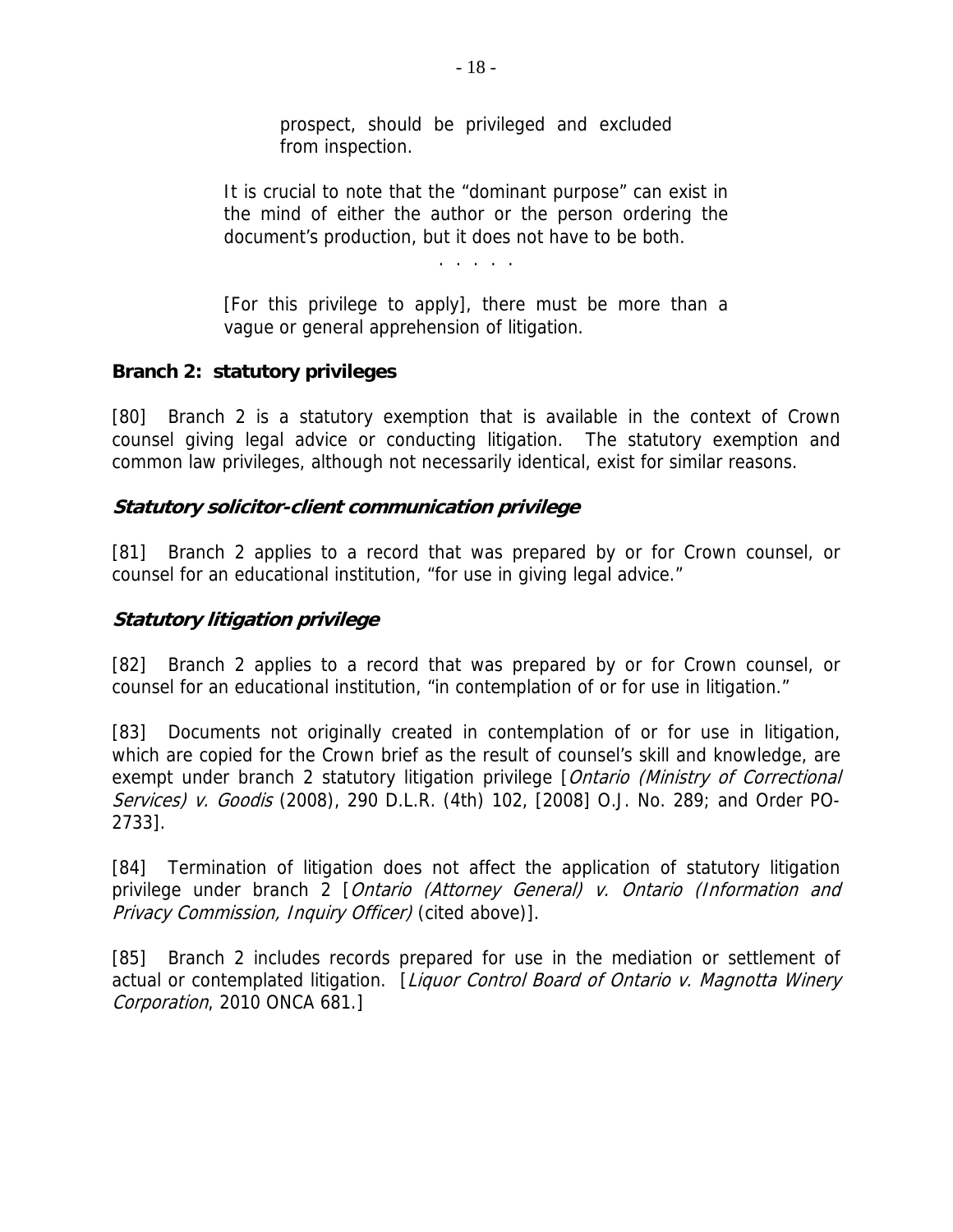### **Appeal PA10-265**

[86] The OLGC claims that many of the responsive records identified in Appeal PA10- 265 are exempt from disclosure under section 19. It has also claimed that pages 139 to 144 in Appeal PA10-266 are exempt under this section. The OLGC's representations relating to the application of section 19 to the records in Appeal PA10-265 were not shared with the appellant because, as written, they contained information which would also qualify for exemption under section 19. For this reason, I am unable to refer directly or in any detail to the submissions made in support of the application of this exemption to the records.

[87] Generally, the OLGC takes the position that many of the records for which it has applied the section 19 exemption contain information relating to the seeking and giving of legal advice pertaining to problems arising from the WEC's construction and operation. It also submits that other records qualify for exemption under section 19 on the basis that they are subject to litigation privilege as they were prepared for the dominant purpose for their creation was existing or reasonably contemplated litigation.

### Page 6 – September 25, 2008 Board of Directors Minutes

[88] The OLGC argues that paragraph 3 of page 6 is exempt because it refers to certain legal advice given by its Corporate Secretary to the Board. I have reviewed the sentence containing this information and find that it does not offer any actual legal advice beyond simply referring to the fact that it was given. As a result, I find that section 19 has no application to the sentence for which it is claimed.

#### Pages 11-12 – November 18 and 30, 2009 Board of Directors Minutes

[89] The third paragraph under the title "Issue Scan" on page 11 and the second paragraph under the title "Windsor Energy Centre" on page 12 represent part of the continuum of communications passing between the Board of Directors, the client, and its counsel. As a result, these portions of pages 11 and 12 are exempt under the solicitor-client communication privilege aspect of Branch 1 of section 19. The remaining portions of pages 11 and 12 are not exempt under this section, however. As no other exemptions have been claimed for this information, I will order that it be disclosed to the appellant.

### Pages 13 and 15 – December 15, 2009 and January 26, 2010 Board of Directors **Minutes**

[90] I find that the first paragraph under the heading "Litigation Report" falls within the ambit of the solicitor-client communication privilege aspect of Branch 1 of section 12. This information represents a confidential communication passing between a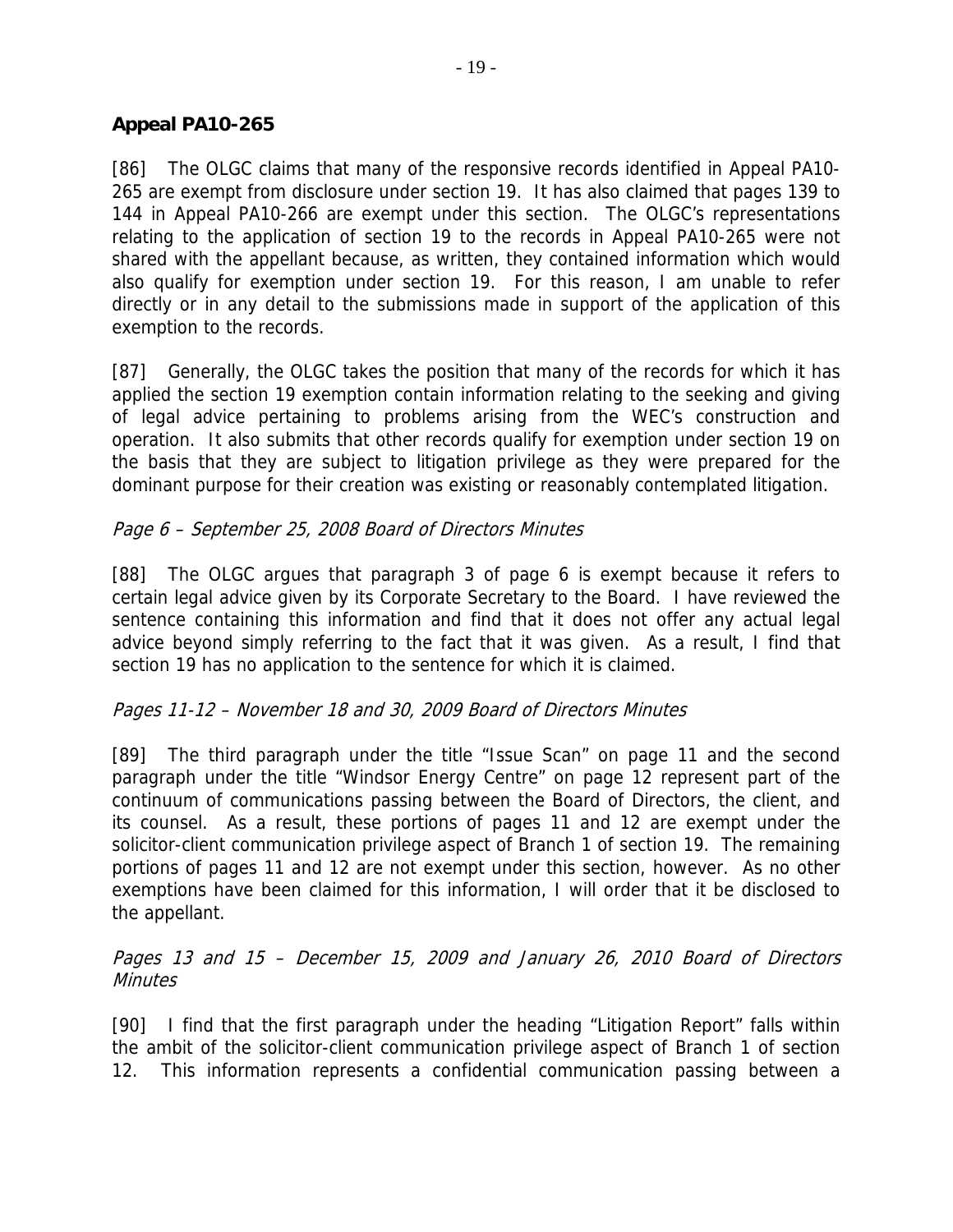solicitor and his client, the Board of Directors. The remaining portions of pages 13 and 15 do not contain responsive information and need not be disclosed.

### Pages 17, 18, 19 and 20 – March 24, 2010, March 29, 2010 and April 20, 2010 Board of Directors Minutes

[91] Based on my review of the contents of these minutes, I find one portion is exempt on the basis that it is a confidential communication passing between a solicitor and his client. Specifically, paragraph 4 of page 17, which begins "[I]n that context", contains information relating to the communication of legal advice to the Board by counsel. This information qualifies for exemption under section 19.

[92] The remainder of the minutes in pages 17, 18, 19 and 20 does not contain information relating to privileged communications passing between a solicitor and his client. As no other exemptions were claimed for the information in pages 18, 19 and 20, I will order that it be disclosed to the appellant.

### Pages 30-55 and 56-77, drafts of which constitute pages 418-434 and pages 438-463 – Financial Evaluation and Analysis

[93] The OLGC argues that these reports were prepared by consultants retained by outside legal counsel acting on the instructions of the OLGC's Chief Financial Officer. Each of these lengthy reports was prepared by consulting financial analysts with expertise in the energy field. In the introduction portion of both reports, the authors indicate that they were prepared by the consultants for the OLGC, but do not refer to the participation of the outside law firm as stated in the OLGC's representations.

[94] Based on the representations of the OLGC, including the affidavit submitted and sworn by its former Manager of Development, I conclude that these records contain information that is exempt from disclosure on the basis that they were prepared for the dominant purpose of anticipated or existing litigation on behalf of the OLGC's solicitors in accordance with the litigation privilege aspect of branch 2 of section 19.

#### Pages 163-346 – Generation Connection Report; Pages 347-382 – North Block Interconnect Study; Pages 383-416 - Facility Assessment – November 6, 2009; and Pages 549-565 - Summary of Findings – February 4, 2010

[95] The detailed and technical reports which comprise this group of records were prepared by consultants retained by the OLGC's outside legal counsel in order to assist counsel in providing legal advice on matters relating to the WEC at that time. I agree with the position taken by the OLGC and find that these records were prepared for the dominant purpose of anticipated and existing litigation. Accordingly, I conclude that these documents qualify for exemption under the litigation privilege component of branch 1 of section 19.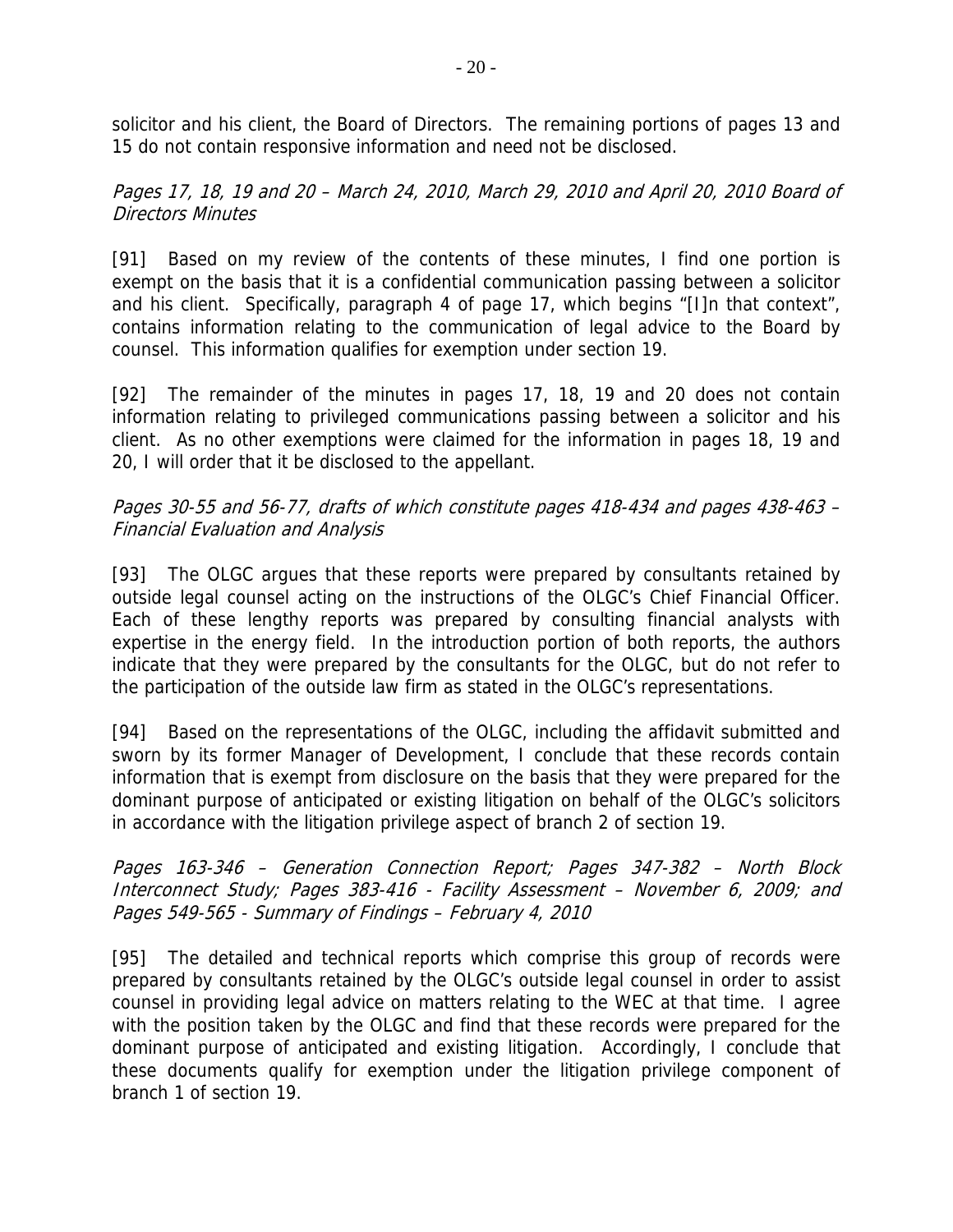### Page 545-548 – Update to the Board of Directors – February 14, 2008

[96] I have reviewed the content of this document and find that the portion following the title "Litigation Risk" on pages 547-548 is exempt from disclosure under section 19 as its release would reveal confidential legal advice passing between a solicitor and his client.

### Pages 590-607 and 608-631 – Financial Analysis of a Proposal, with attachments – April 16, 2010

[97] The OLGC argues that this report, with its attachments, were prepared by a consulting firm with particular expertise at the request of its outside legal counsel in order to assist the law firm in providing the OLGC with legal advice and support in potential litigation. On its face, the records contain detailed information relating to the proposal being evaluated and its strengths and weaknesses, from the perspective of the OLGC. In addition, some analysis is provided of possible legal consequences which may flow from various actions available to the OLGC.

[98] Based on my review of the records and the obvious purpose for which they were prepared, as indicated on their face, I find that they qualify for exemption under both the solicitor client communication and the litigation privilege aspect of branch 2 of section 19. I find that the dominant purpose for the creation of the report and its accompanying attachments was possible future litigation, and that it also served to provide legal counsel with information that would assist in providing legal advice to the OLGC about certain courses of action. Accordingly, I find that section 19 applies to exempt all of pages 590- 631 from disclosure.

### **Appeal PA10-266**

### Pages 139-144 – Direct Energy report - November 11, 2008

[99] The OLGC argues that the report contained in pages 139-144 was prepared by staff with Direct Energy and provided to the consultants who then prepared the report addressed as pages 55-67 in Appeal PA10-265. The OLGC argues that the consultants report described above as pages 55-67 was created to assist its outside legal counsel in conducting litigation.

[100] On its face, pages 139-144 were prepared by Direct Energy staff and much of the technical information contained in it found its way into the report described above as pages 55-67 in Appeal PA10-265. Consistent with my approach to pages 55-67, I conclude that the information contained in pages 139-144 was prepared for the OLGC's legal counsel or was gathered to assist in some existing or contemplated litigation. Accordingly, for the reasons set out above in my discussion of pages 55-67, I find that section 19 applies to the information contained in pages 139-144.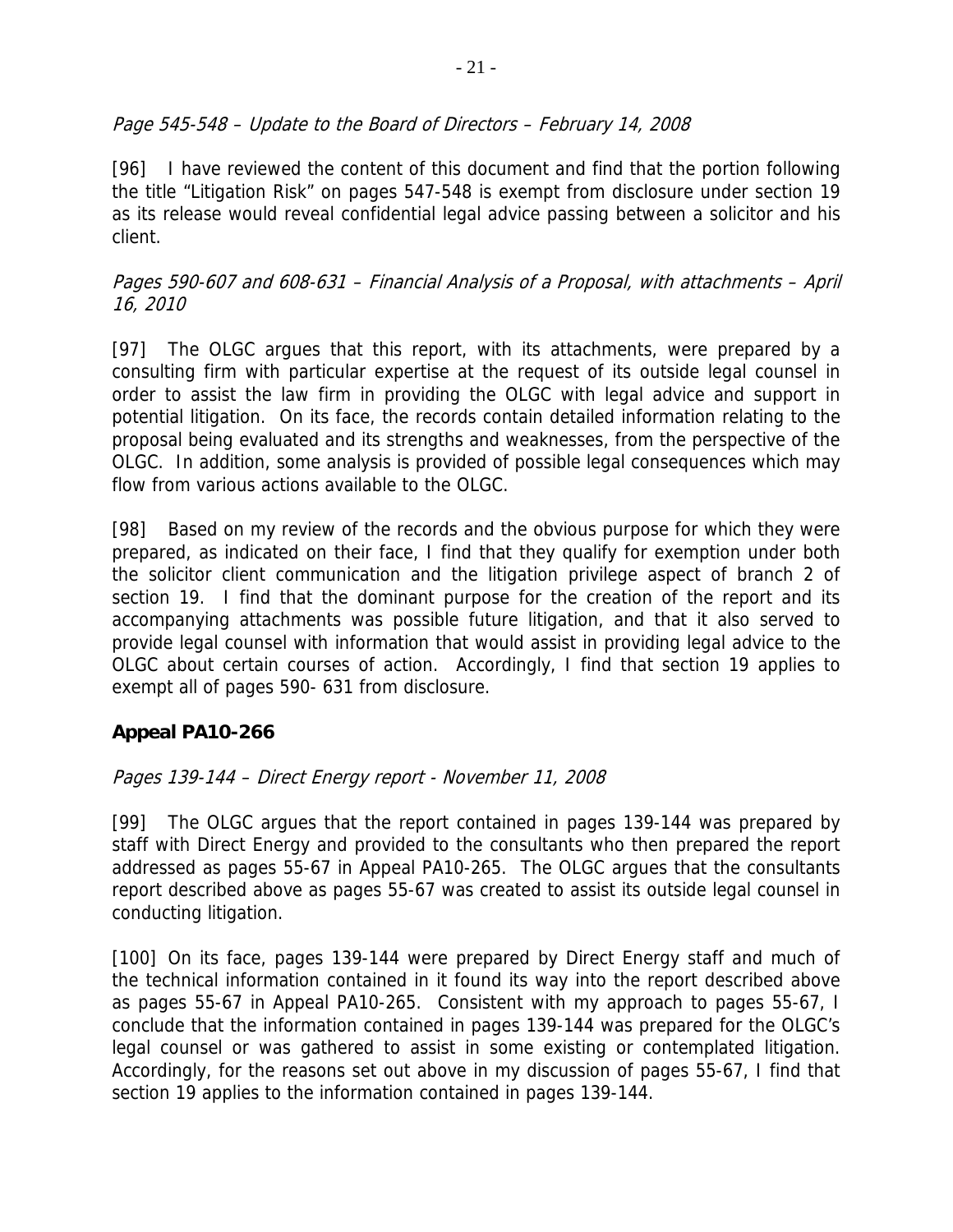### **C: Do the discretionary exemptions in sections 18(1)(a), (c) and (d) apply to the records?**

[101] The OLGC claims the application of sections  $18(1)(a)$ , (c) and (d) to many of the records at issue in this appeal. Sections 18(1)(a), (c) and (d) state:

A head may refuse to disclose a record that contains,

- (a) trade secrets or financial, commercial, scientific or technical information that belongs to the Government of Ontario or an institution and has monetary value or potential monetary value;
- (c) information where the disclosure could reasonably be expected to prejudice the economic interests of an institution or the competitive position of an institution; and
- (d) information where the disclosure could reasonably be expected to be injurious to the financial interests of the Government of Ontario or the ability of the Government of Ontario to manage the economy of Ontario.

[102] The purpose of section 18 is to protect certain economic interests of institutions. The report titled Public Government for Private People: The Report of the Commission on Freedom of Information and Individual Privacy 1980, vol. 2 (Toronto: Queen's Printer, 1980) (the Williams Commission Report) explains the rationale for including a "valuable government information" exemption in the Act:

In our view, the commercially valuable information of institutions such as this should be exempt from the general rule of public access to the same extent that similar information of non-governmental organizations is protected under the statute . . . Government sponsored research is sometimes undertaken with the intention of developing expertise or scientific innovations which can be exploited.

[103] For sections 18(1)(c) or (d) to apply, the institution must demonstrate that disclosure of the record "could reasonably be expected to" lead to the specified result. To meet this test, the institution must provide "detailed and convincing" evidence to establish a "reasonable expectation of harm". Evidence amounting to speculation of possible harm is not sufficient [Ontario (Workers' Compensation Board) v. Ontario (Assistant Information and Privacy Commissioner) (1998), 41 O.R. (3d) 464 (C.A.)].

[104] The need for public accountability in the expenditure of public funds is an important reason behind the need for "detailed and convincing" evidence to support the harms outlined in section 18 [Orders MO-1947 and MO-2363].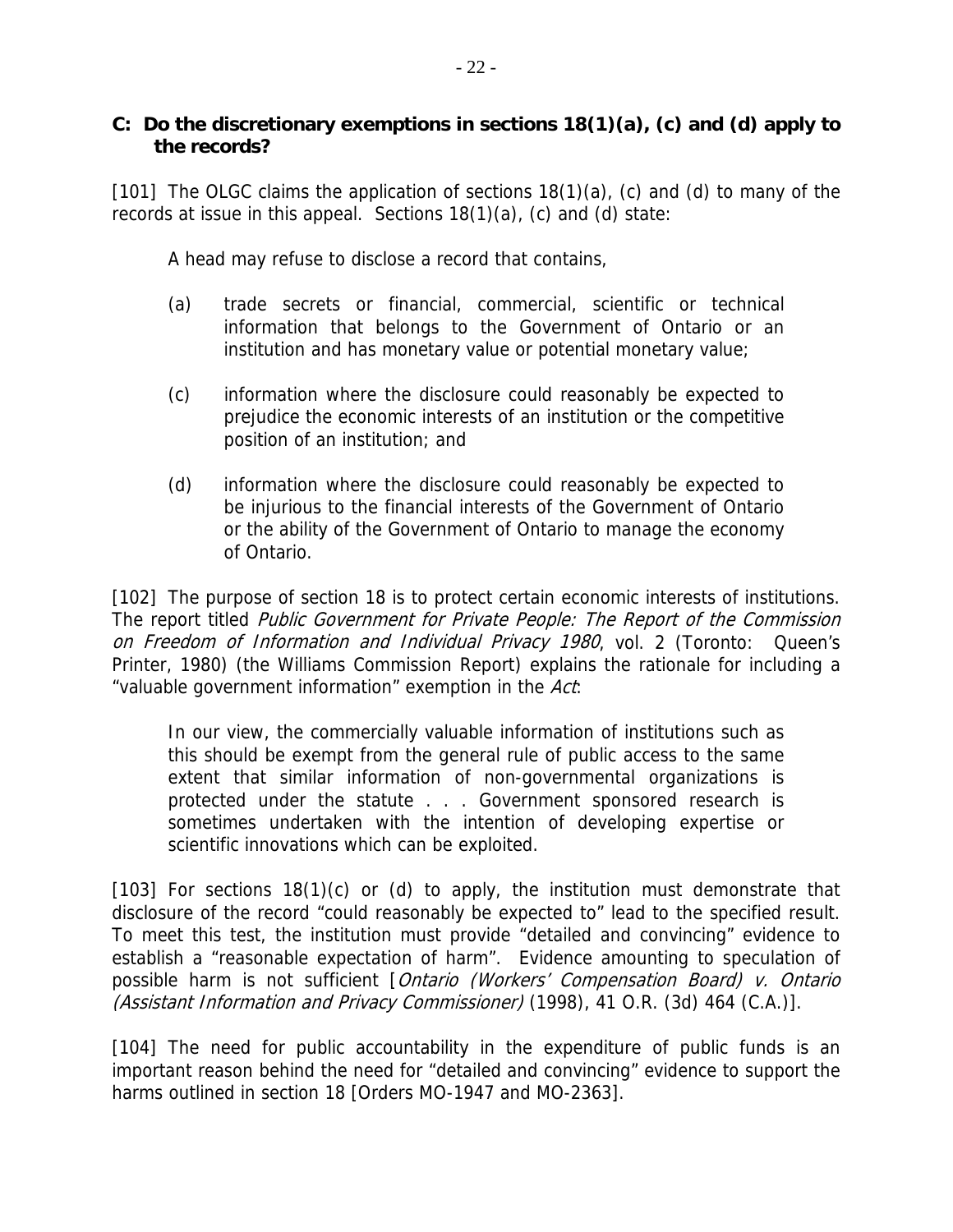[105] Parties should not assume that harms under section 18 are self-evident or can be substantiated by submissions that repeat the words of the Act [Order MO-2363].

[106] The fact that individuals or corporations doing business with an institution may be subject to a more competitive bidding process as a result of the disclosure of their contractual arrangements does not prejudice the institution's economic interests, competitive position or financial interests [see Orders MO-2363 and PO-2758].

### **Section 18(1)(a): information that belongs to government**

[107] For section 18(1)(a) to apply, the institution must show that the information:

- 1. is a trade secret, or financial, commercial, scientific or technical information,
- 2. belongs to the Government of Ontario or an institution, and
- 3. has monetary value or potential monetary value.

### **Part 1: type of information**

[108] Financial and commercial information have been discussed in prior orders:

Financial information refers to information relating to money and its use or distribution and must contain or refer to specific data. Examples of this type of information include cost accounting methods, pricing practices, profit and loss data, overhead and operating costs [Order PO-2010].

Commercial information is information that relates solely to the buying, selling or exchange of merchandise or services. This term can apply to both profit-making enterprises and non-profit organizations, and has equal application to both large and small enterprises [Order PO-2010]. The fact that a record might have monetary value or potential monetary value does not necessarily mean that the record itself contains commercial information [Order P-1621].

### **Part 2: belongs to**

[109] The term "belongs to" refers to "ownership" by an institution. It is more than the right simply to possess, use or dispose of information, or control access to the physical record in which the information is contained. For information to "belong to" an institution, the institution must have some proprietary interest in it either in a traditional intellectual property sense – such as copyright, trade mark, patent or industrial design –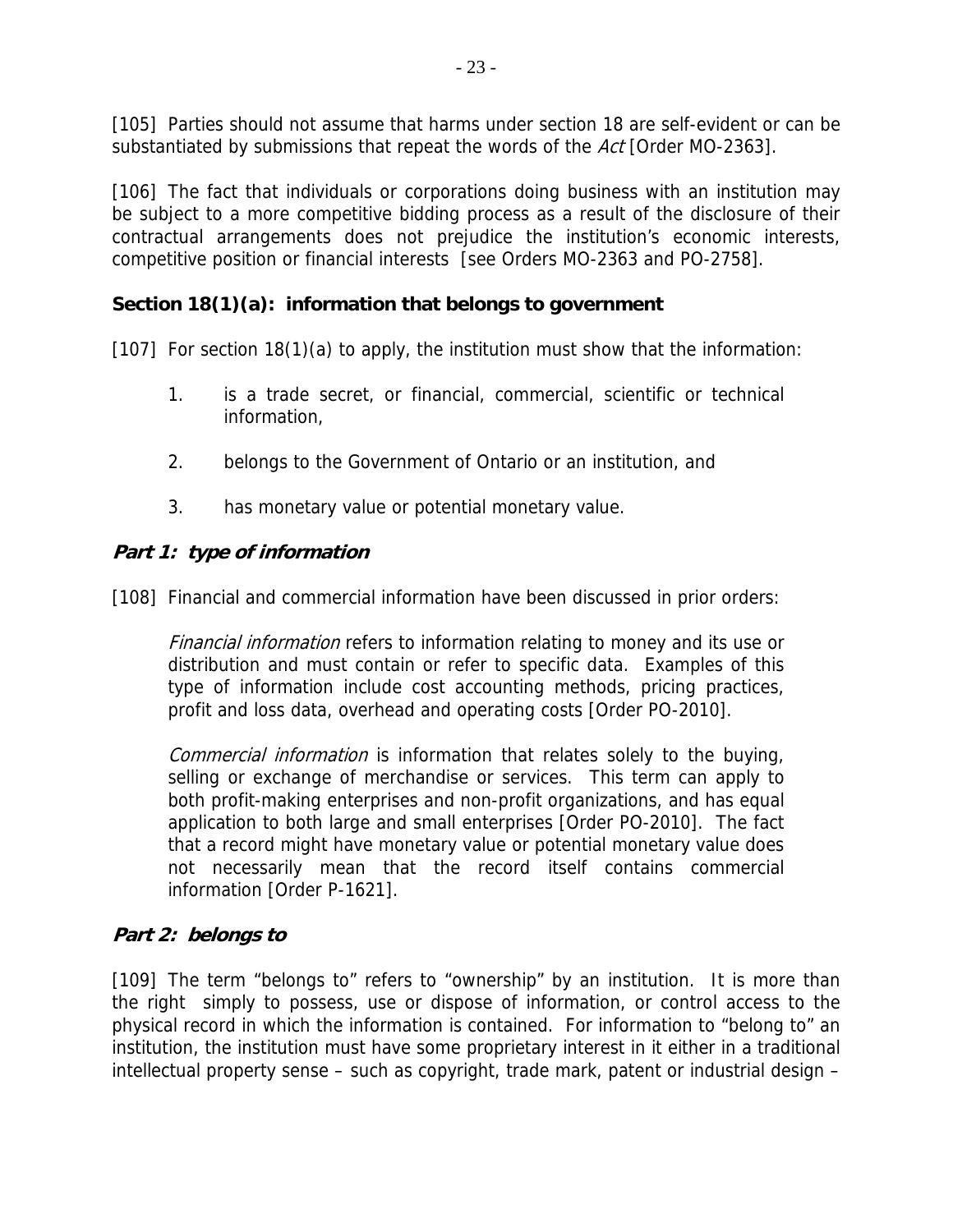or in the sense that the law would recognize a substantial interest in protecting the information from misappropriation by another party.

[110] Examples of the latter type of information may include trade secrets, businessto-business mailing lists [Order P-636], customer or supplier lists, price lists, or other types of confidential business information. In each of these examples, there is an inherent monetary value in the information to the organization resulting from the expenditure of money or the application of skill and effort to develop the information. If, in addition, the information is consistently treated in a confidential manner, and it derives its value to the organization from not being generally known, the courts will recognize a valid interest in protecting the confidential business information from misappropriation by others [Order PO-1763, upheld on judicial review in *Ontario Lottery* and Gaming Corporation v. Ontario (Information and Privacy Commissioner), [2001] O.J. No. 2552 (Div. Ct.). See also Orders PO-1805, PO-2226 and PO-2632.]

### **Part 3: monetary value**

[111] To have "monetary value", the information itself must have an intrinsic value. The purpose of this section is to permit an institution to refuse to disclose a record where disclosure would deprive the institution of the monetary value of the information [Orders M-654 and PO-2226].

[112] The fact that there has been a cost to the institution to create the record does not mean that it has monetary value for the purposes of this section [Orders P-1281 and PO-2166]. In addition, the fact that the information has been kept confidential does not, on its own, establish this exemption [Order PO-2724].

### **Section 18(1)(c): prejudice to economic interests**

[113] The purpose of section  $18(1)(c)$  is to protect the ability of institutions to earn money in the marketplace. This exemption recognizes that institutions sometimes have economic interests and compete for business with other public or private sector entities, and it provides discretion to refuse disclosure of information on the basis of a reasonable expectation of prejudice to these economic interests or competitive positions [Orders P-1190 and MO-2233].

[114] This exemption is arguably broader than section 18(1)(a) in that it does not require the institution to establish that the information in the record belongs to the institution, that it falls within any particular category or type of information, or that it has intrinsic monetary value. The exemption requires only that disclosure of the information could reasonably be expected to prejudice the institution's economic interests or competitive position [Orders PO-2014-I, MO-2233, MO-2363, PO-2632 and PO-2758].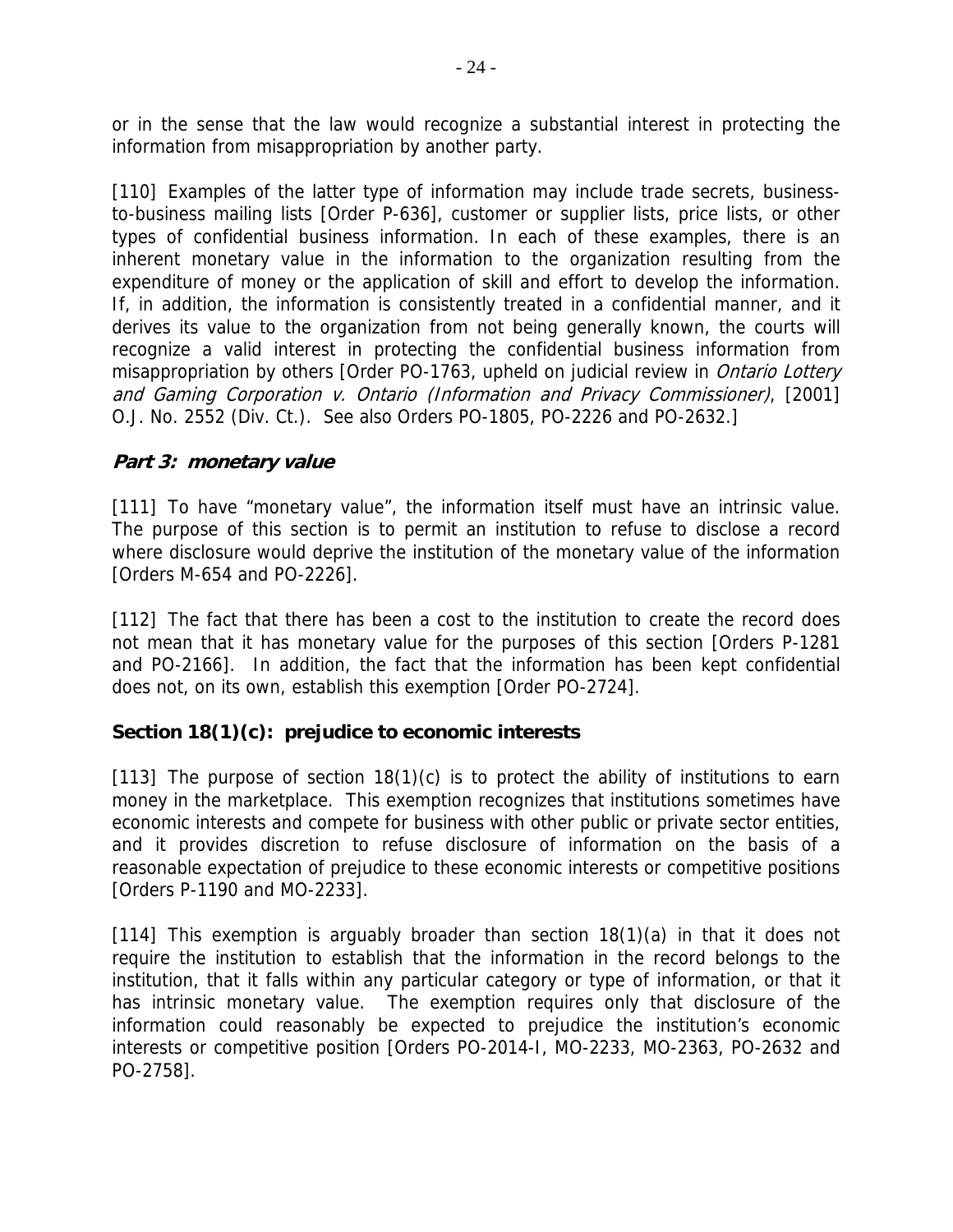### **Section 18(1)(d): injury to financial interests**

[115] Given that one of the harms sought to be avoided by section 18(1)(d) is injury to the "ability of the Government of Ontario to manage the economy of Ontario", section 18(1)(d), in particular, is intended to protect the broader economic interests of Ontarians [Order P-1398 upheld on judicial review in *Ontario (Ministry of Finance) v.* Ontario (Information and Privacy Commissioner), [1999] 118 O.A.C. 108, [1999] O.J. No. 484 (C.A.), leave to appeal to Supreme Court of Canada refused (January 20, 2000), Doc. 27191 (S.C.C.); see also Order MO-2233].

### **Appeal PA10-265**

### Page 17 – Board of Directors Minutes – March 24, 2010

[116] I note that I have found above that paragraph 4 of page 17 is exempt from disclosure under section 19. Accordingly, I need not address that part of page 17 in my consideration of section 18 to it. While the OLGC takes the position that the disclosure of the remaining information on page 17 could reasonably be expected to give rise to the harms contemplated by sections 18(1)(c) and (d), it has not provided the required detailed and convincing evidence to substantiate such a claim. As a result, I find that the remaining portions of page 17 which are not subject to the section 19 exemption are not exempt from disclosure under sections 18(1)(c) or (d).

### Pages 22-29 – Energy Advantage report dated March 17, 2008

[117] I have found above that pages 24-29 of this record are exempt from disclosure under section 13(1). Pages 22 and 23 are the cover page and index of the report and do not contain any information that might qualify for exemption under section 18(1). Accordingly, I will order that pages 22 and 23 be disclosed to the appellant.

### Pages 78-91 – EnerQuest Services report dated February 24, 2009

[118] In my discussion of section 13(1) above, I found that the information at pages 87 and 88 was exempt under that section. Accordingly, I will only address the application of the section 18(1) exemptions claimed for the remaining portions of this record.

[119] In my view, the information in pages 78-91 has no intrinsic monetary value and cannot, therefore, be exempt from disclosure under section 18(1)(a).

[120] In its confidential representations, the OLGC argues in favour of a finding that the information in pages 78-91 is exempt under sections 18(1)(c) and/or (d). It argues that harm to its economic interests would result if potential purchasers of the facility were to obtain access to the information in the records.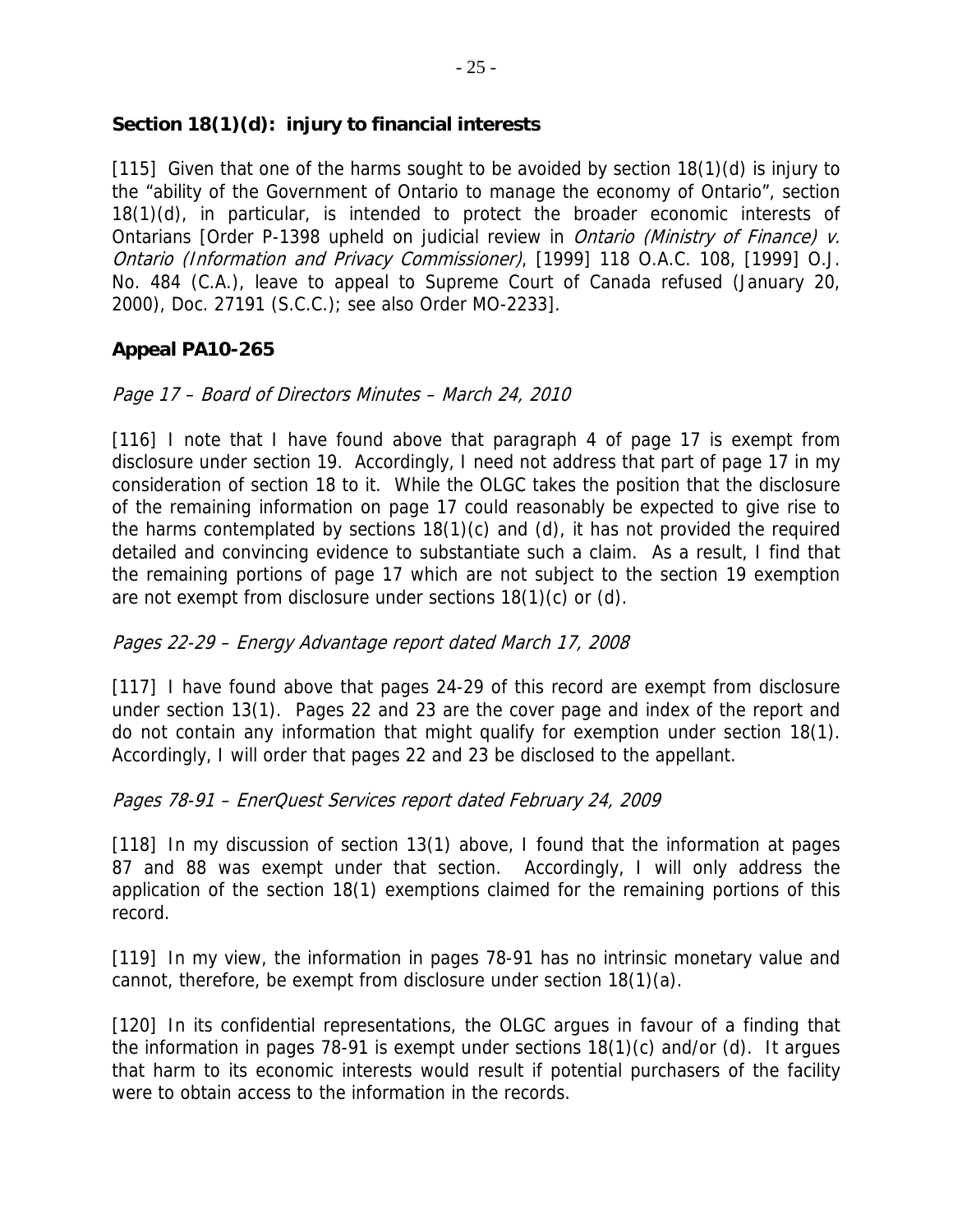[121] In my view, while the records contain highly technical evaluations of many aspects of the WEC's energy generating capabilities, I have not been provided with sufficiently detailed evidence to demonstrate that the disclosure of this information could reasonably likely give rise to the harms described in sections 18(1)(c) or (d). In my view, as part of its due diligence, any potential purchaser would insist on obtaining this information prior to any purchase and, accordingly, any harm that may result from the report's disclosure at this time, over 2.5 years following its preparation, is speculative.

### Pages 92-114 – Report on Job Progress and Operational Issues dated January 16, 2009

[122] I have found above that portions of pages 94 and 98 contain information that is exempt from disclosure under section 13(1). The OLGC has also claimed the application of section  $18(1)(a)$ , (c) and (d) to this document, a detailed technical evaluation of the work performed on the WEC project. It argues that the disclosure of this record "would reveal information about the true value of the WEC." I find that this statement alone is not sufficient to enable me to make a finding in favour of upholding the application of the exemptions claimed. I have carefully reviewed the record itself and find that on its face, there is nothing to lead to a conclusion that disclosure could reasonably be expected to result in any of the harms contemplated by sections  $18(1)(a)$ , (c) or (d).

#### Pages 115-135 – WEC Issues Update – January 28, 2009

[123] Similarly, I conclude that the confidential representations provided in support of the application of sections 18(1)(a), (c) and (d) to this document are insufficient in their scope and fail to draw the necessary connection between the disclosure of the information therein to the exemptions claimed. Specifically, the OLGC has not provided me with a sufficiently detailed explanation as to how the harms contemplated by the exemptions could reasonably be expected to flow from the disclosure of this record. As a result, I find that it is not exempt under sections 18(1)(a), (c) or (d).

#### Pages 139-162 – Ontario Power Generation paper – June 11, 2009; near duplicate of pages 566-589 – May 29, 2009

[124] I found above that certain portions of pages 142 and 146-149, along with all of pages 155 and 162 are exempt from disclosure under section 13(1). Accordingly, it is not necessary for me to consider whether they also qualify for exemption under section 18(1).

[125] Again, the OLGC's representations with respect to the application of section 18(1) to the remaining information in this document are rather sparse, stating only that it "contains a detailed analysis of the value of the WEC and the true operating costs of the WEC". It does not, however, provide a link between the disclosure of the actual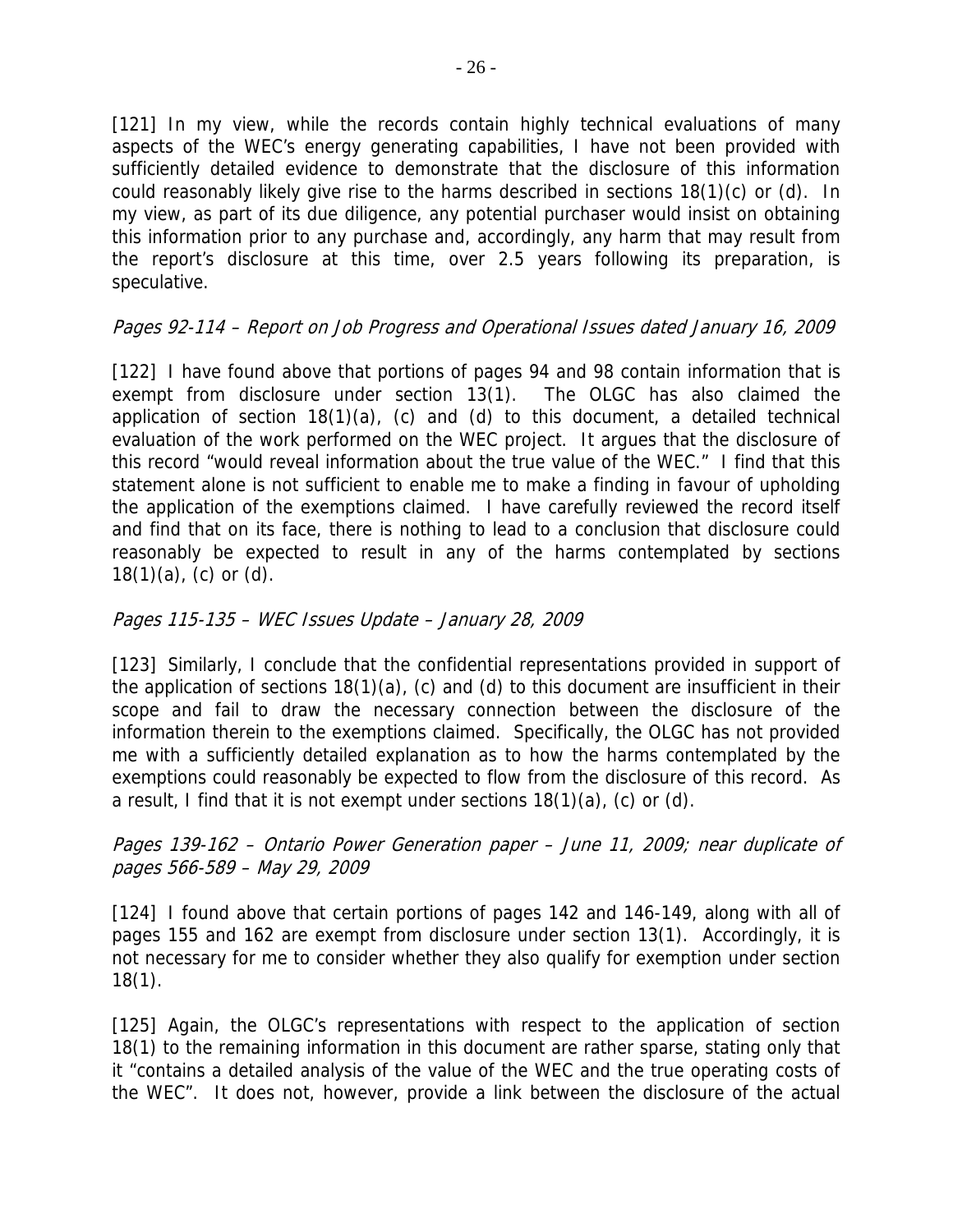information in the document and the harm set forth in section 18(1), as is required in order for me to make a finding that it is exempt. Based on my review of the contents of the report, it is not clear to me that its disclosure could reasonably be expected to result in the harm alleged. As a result, I find that those portions of pages 139-162 that are not subject to the section 13(1) exemption are not exempt under section 18(1)(a), (c) or (d) and ought to be disclosed to the appellant.

[126] With respect to pages 566-589, I found above that the recommended actions in pages 569, 573-576, 582, 584-587 and 162 are exempt under section 13(1). For the reasons outlined above, I find that the remaining portions of pages 566-589 are not exempt under sections  $18(1)(a)$ , (c) or (d).

### Pages 468-469 – Information for Board of Directors – August 27, 2009

[127] The OLGC submits that the information on pages 468-469 of this three-page document is exempt under section 18(1)(c) and (d) as it "contains information regarding a current valuation of the WEC." In my discussion above, I found the bullet points on page 468 and the 1st paragraph under the heading "Financial Assessment of Keep versus Sell Options" exempt under section 13(1). It is not, therefore, necessary for me to consider whether this information is also exempt under section 18(1).

[128] Based on my review of the information remaining at issue, I conclude that I have not been provided with sufficiently detailed evidence to substantiate a finding that this information qualifies for exemption under section 18(1). The OLGC has not provided me with any submissions linking the disclosure of this information to the harms alleged under section 18(1). Accordingly, I will order that the remaining portions of pages 468- 469 that are not subject to the section 13(1) exemption be disclosed to the appellant.

### Pages 470-481 and 482-489 – Information for Board of Directors February 14, 2008 **Meeting**

[129] The OLGC's submissions on the application of section 18 to this information were not disclosed to the appellant. I have carefully reviewed the record and the representations of the OLGC and find that the exemptions in sections 18(1)(a), (c) and (d) have no application. I note that the information is now nearly four years old and it addresses various options available to the OLGC with respect to the WEC facility. I find that I have not been provided with sufficiently detailed information to enable me to make a finding that these records contain information that is exempt under section 18(1). As no other exemptions have been claimed for them and no mandatory exemptions apply, I will order them to be disclosed to the appellant.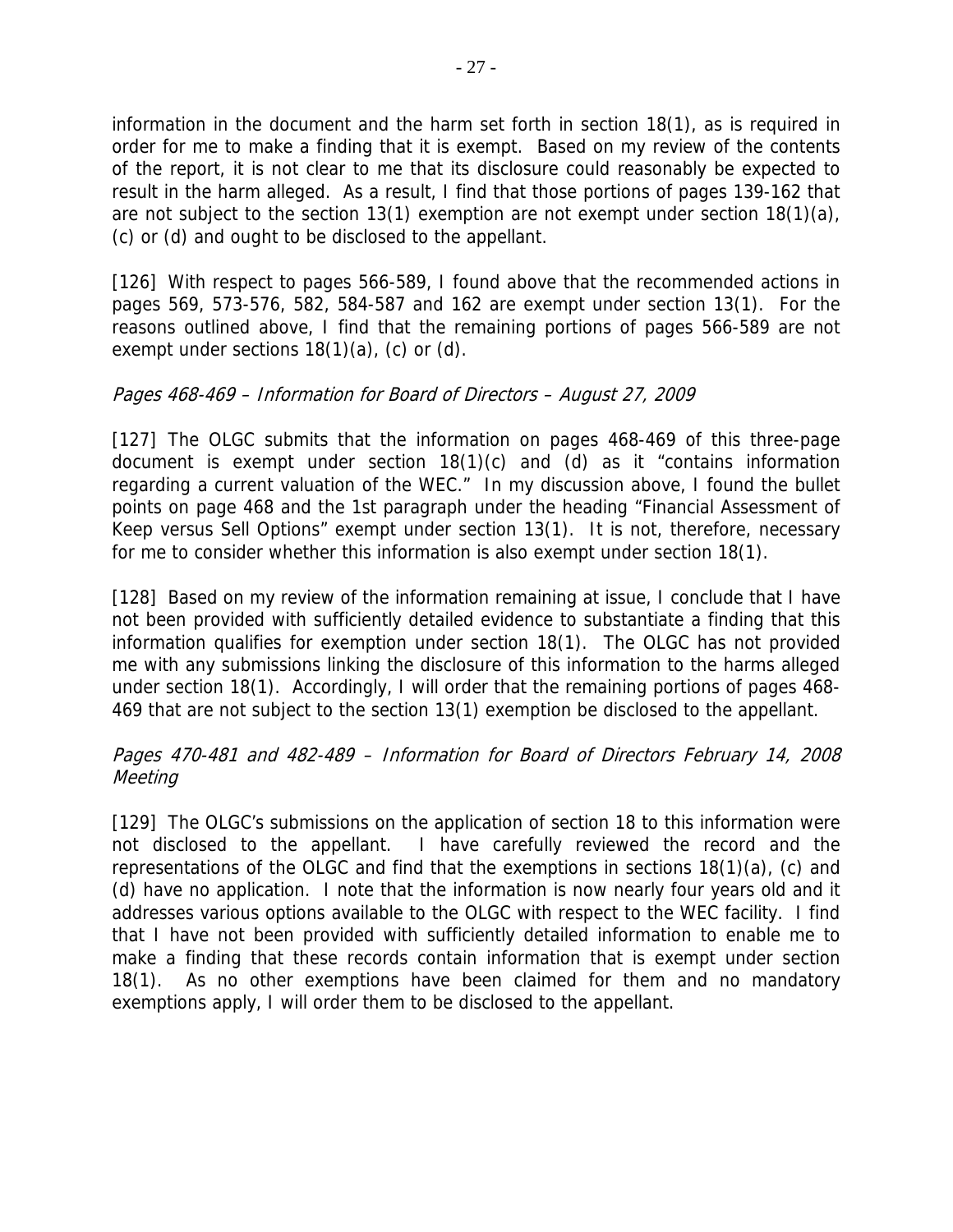### Pages 490 to 524 – Power Point presentation accompanying Pages 56-77

[130] The OLGC submits that this document "was meant to accompany" the report designated as pages 56-67. It argues that this record, if disclosed, would reveal certain information that could be useful to a potential purchaser of the WEC. Again, I note that this record dates from at least December 2008, making it nearly four years old. I find that I have not been provided with sufficiently cogent evidence to establish that the disclosure of the information which it contains could reasonably be expected to result in the harms contemplated by sections 18(1)(a), (c) or (d). As a result, I find that the exemptions do not apply to pages 490-524 and I will order that they be disclosed to the appellant.

### Pages 525 to 542 – Consultant's report dated February 6, 2008

[131] I have found above that paragraph 2 of page 526 and the highlighted portion of page 536 are exempt under section 13(1). This report was prepared by a consulting firm at the request of the OLGC to evaluate three options available to it with respect to the operation of the WEC from that point in time. The report outlines the nature of the problem facing the OLGC and examines each option available to it in some detail. In my view, I find that I have not been provided with the required detailed evidence with respect to the harms which are contemplated by sections 18(1)(a), (c) and (d) in the representations of the OLGC.

### Pages 543-544 – Request for Approval – September 25, 2008

[132] I have found above that the final paragraph of page 544 is exempt under section 13(1). However, I find that the evidence tendered by the OLGC in support of its arguments in favour of the application of section 18(1)(a), (c) and (d) is not sufficiently persuasive to enable me to uphold its decision. Accordingly, I will order that the remaining portions of pages 543 and 544 be disclosed to the appellant.

#### Pages 545-548 – Update to the Board of Directors – February 14, 2008

[133] Again, in my discussion of section 13(1) above, I found that portion of page 548 entitled "Recommendation" to be exempt. I also found that the portion entitled "Litigation Risk" at pages 547 and 548 is exempt under section 19. Based on my review of the remaining information in this document, I conclude that it does not qualify for exemption under section 18(1), based on the submissions made by the OLGC in support of such a finding.

### **Appeal PA10-266**

[134] The information in Appeal PA10-266 that the OLGC claims is subject to the section 18(1) exemption consists mainly of a number of tables and charts that contain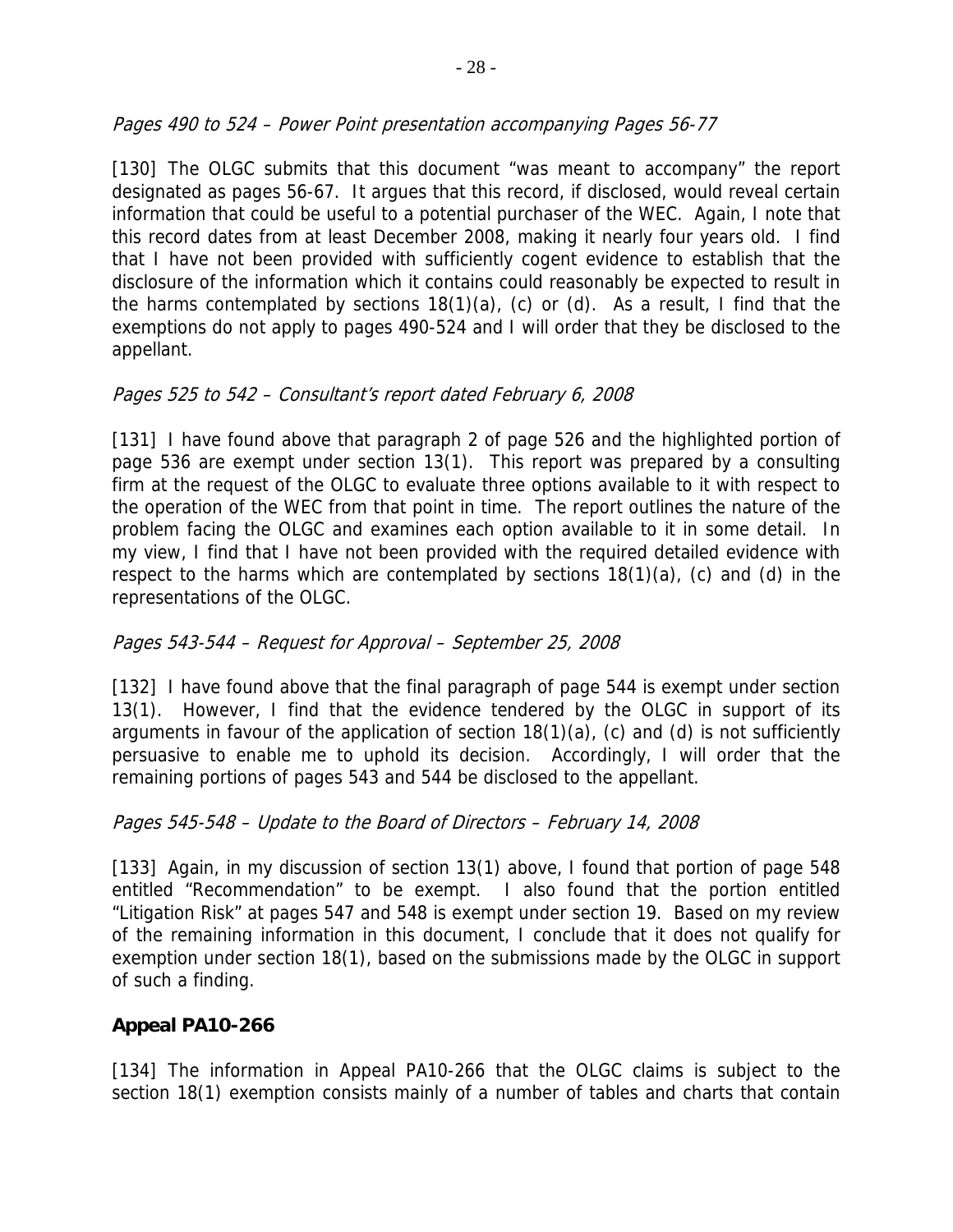technical data regarding several issues around the generation of electricity at the WEC facility and its use of natural gas. The OLGC has provided me with extensive representations on this issue and has submitted an affidavit sworn by its former Manager of Development and Resort Casinos, who was intimately involved in the administration, communication and coordination of this project.

[135] In his affidavit, the former manager explains that the reports under consideration in this appeal were prepared by Direct Energy as part of a consulting retainer agreement between the OLGC and Direct Energy which was in place between October 2007 and November 2008. Copies of this retainer agreement have been made available to the appellant. Part of the responsibilities assumed by Direct Energy early in 2008, as evidenced by an amending agreement it entered into with OLGC in May 2008, was to provide support to the OLGC in creating a valuation of the WEC. In performing this work, Direct Energy provided the OLGC with a number of records, described as follows:

- Pages  $65-73$  Source of Supply January 23, 2008;
- Pages  $74-76$  Export Fuel Cost January 24, 2008;
- Pages  $77-84$  Windsor CESOP January 29, 2008;
- Pages 88-90 Estimate of Unassigned Thermal February 7, 2008;
- Pages 106-115 OLG Energy Centre Operations Pro Forma March 7, 2008; and
- Pages 136-138 OLG Ownership and Operational Plan Framework April 24, 2008, which I have already determined to be exempt from disclosure under sections 13(1) and/or 19.

[136] Based on my review of each of these records, it is clear that they contain information which was designed to better inform the OLGC about the actual value of the WEC, particularly as it relates to its forecasted costs and revenues. The OLGC goes on to argue that this information remains current and continues to have value should the WEC be put up for sale. It submits that the disclosure of this information would prejudice its ability to maximize its return upon such a sale.

[137] I find that all of the documents listed above qualify for exemption under section 18(1)(c) on the basis that their disclosure could reasonably be expected to significantly prejudice the ability of the OLGC to maximize the return on its investment in the WEC project should the facility be put up for sale. In my view, the disclosure of the information in these records would impair the OLGC's ability to obtain the best deal possible upon a sale of the WEC, and could reasonably be expected to harm its economic interests. Further, I conclude that the disclosure of this information could reasonably be expected to undermine the OLGC's ability to negotiate on an even footing with a potential purchaser.

[138] Accordingly, I find that all of the records to which the OLGC has applied section 18(1)(c) qualify for exemption, subject to my discussion below regarding the exercise of discretion.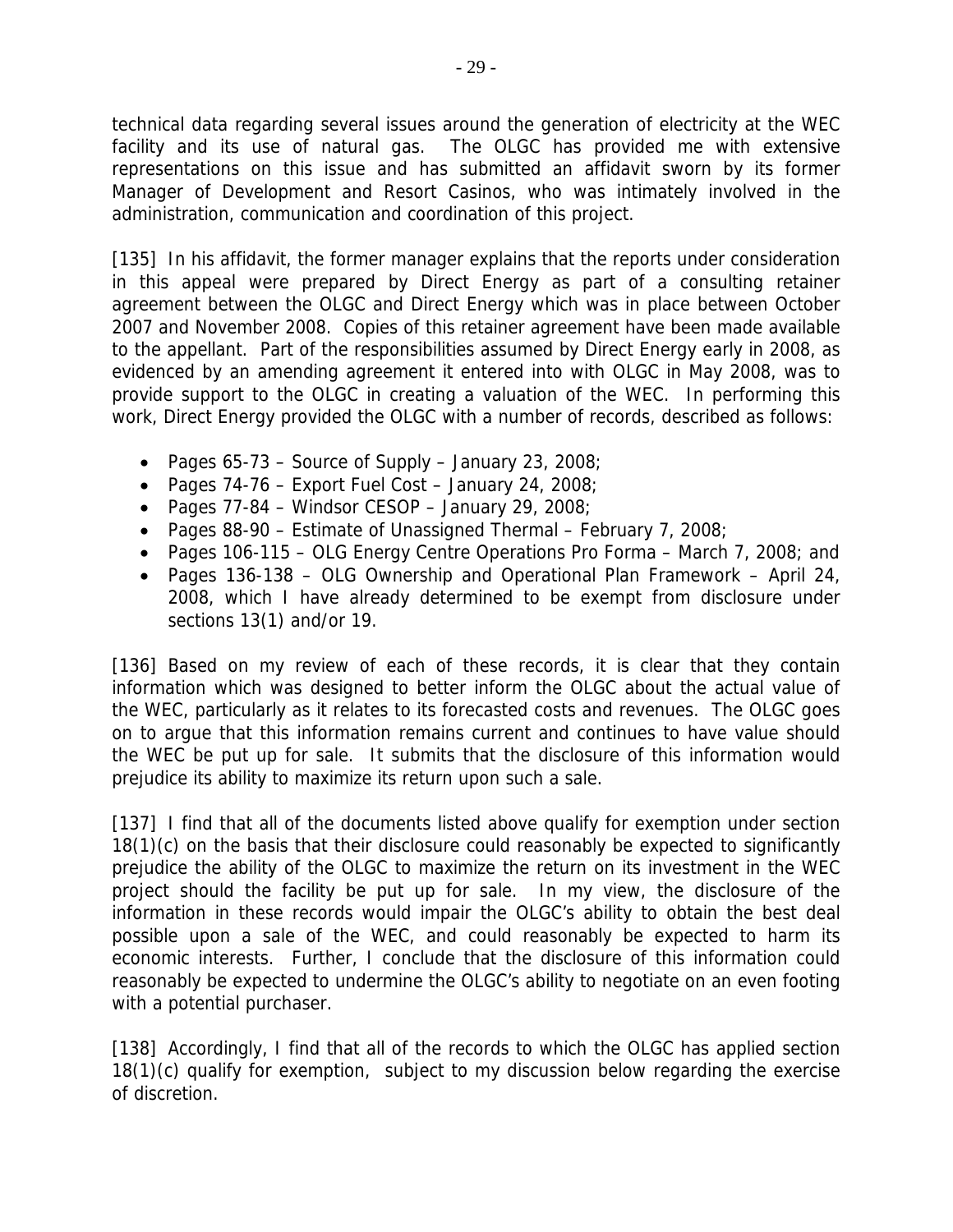### **D. Did the OLGC properly exercise its discretion to deny access to the records under section 13(1), 18(1) and 19?**

[139] The section 13(1), 18(1) and 19 exemptions are discretionary, and permit an institution to disclose information, despite the fact that it could withhold it. An institution must exercise its discretion. On appeal, this office may determine whether the institution failed to do so.

[140] In addition, this office may find that the institution erred in exercising its discretion where, for example,

- it does so in bad faith or for an improper purpose;
- $\bullet$  it takes into account irrelevant considerations;
- it fails to take into account relevant considerations.

[141] In either case this office may send the matter back to the institution for an exercise of discretion based on proper considerations [Order MO-1573]. This office may not, however, substitute its own discretion for that of the institution [section 54(2)].

[142] In its representations, the OLGC explains its reasoning behind the decisions to claim each of the exemptions in both appeals. It argues that there exists a significant public interest in not making these records publicly available in order to ensure that:

- it is desirable that there be a zone of privacy around the advice or recommendations provided to it by its consultants, as contemplated by section  $13(1)$ ;
- in order to obtain the best possible return in any future sale or operational decision around the WEC, it was necessary to deny access to the information claimed to be exempt under section 18(1); and
- in order to ensure that legal counsel are able to obtain the information they need to pursue litigation and the provision of legal advice, it was necessary to claim the application of section 19 to many of the records.

[143] It argues that these interests outweigh the appellant's right of access to this information.

[144] Based on the representations of the OLGC and my own review of the contents of the records, I find that the OLGC has properly exercised its discretion. I conclude that it has, as it argues, acted in good faith, considered all relevant factors and made a decision based on appropriate considerations. I uphold the OLGC's exercise of discretion, accordingly.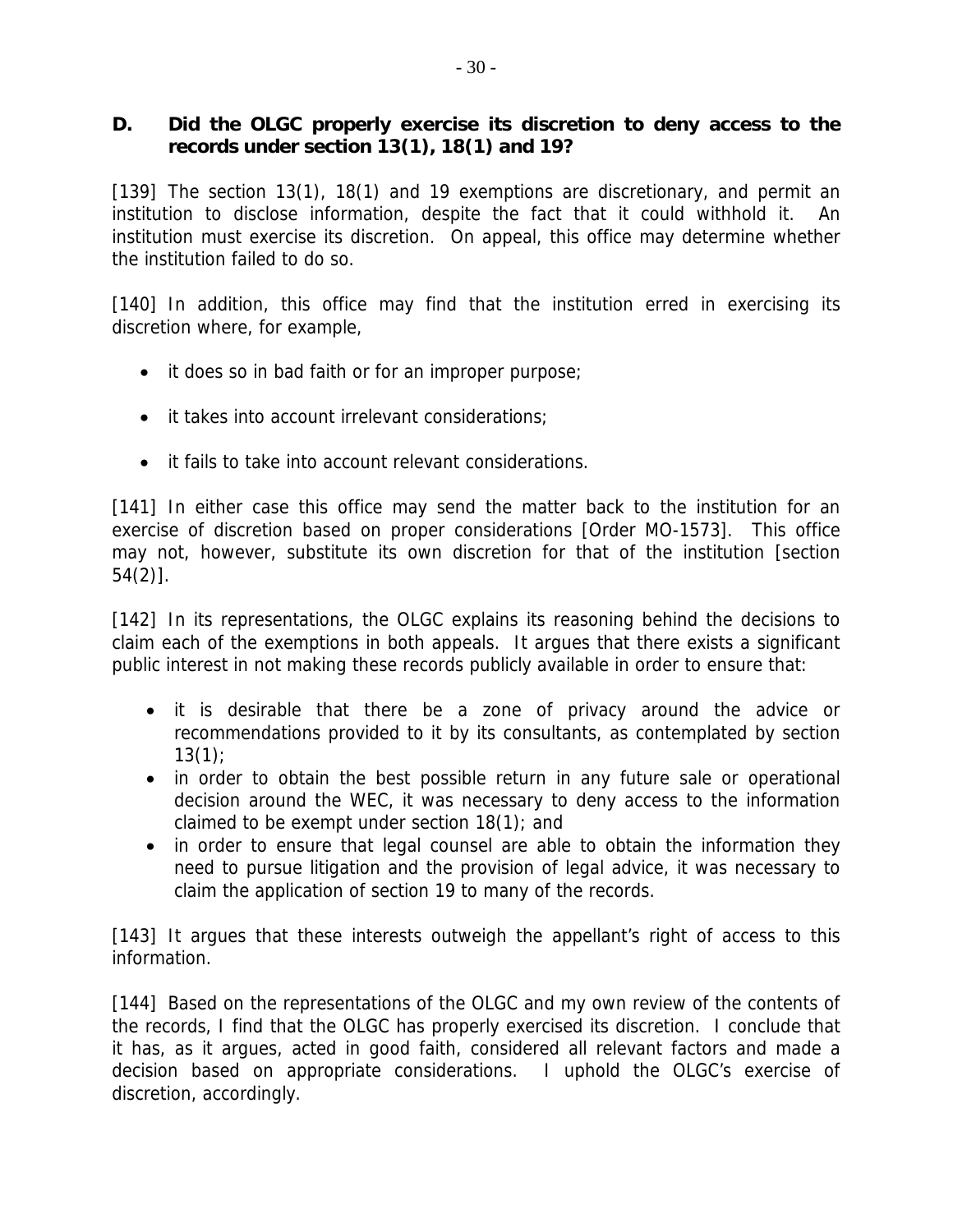### **ORDER:**

1. I order the OLGC to disclose the following records, or parts of records, with respect to Appeal PA10-265 by providing him with copies by **December 5, 2011**, but not before **November 28, 2011**:

> Pages 2, 6 (except the first paragraph), 11 (except the third paragraph), 12 (except the second paragraph), 17 (except the fourth paragraph), 18, 19, 20, 22-23, 78-80, 81-88 (except the recommendations section on pages 87-88), 89- 91, 92-93, 94 (except the highlighted portion), 95-97, 98 (except the highlighted portion), 99-114, 115-135, 136-138, 139-140, 141-142 (except the recommended action plan on page 142), 143-145, 146-149 (except the recommended actions), 150-154, 156, 157-160, 161, 468 (except the bullet points), 469 (except the first paragraph of Item 2), 470-524, 525, 526 (except the second paragraph), 527-530, 531-536 (except the highlighted portion of page 536), 537, 538, 539, 540-542, 543, 544 (highlighted portion only), 545-546, 547- 548 (except the Litigation Risk section on page 547 and the Recommendation section on page 548), 566-567, 568-569 (except the recommended action plan on page 569), 570- 572, 573-576 (except the recommended actions), 577-581, 583, 584-587 and 588.

2. I order the OLGC to disclose the following records, or parts of records, with respect to Appeal PA10-266 by providing him with copies by **December 5, 2011**, but not before **November 28, 2011**:

> Pages 17-19 and 22-23 (except the Considerations, Recommendations and Actions sections), 25-29, 36, 38-44, 47-48, 51-52, 55-56, 59-60, 63, 96, 97 (except Item 1), 99, 117 and 122.

3. I uphold the OLGC's decision to deny access to the following records, or parts of records, with respect to Appeal PA10-265:

> Paragraph 1 of page 6, paragraph 3 of page 11, paragraph 2 of page 12, 13, 15, paragraph 4 of page 17, 24-29, 30-55, 56-77, the recommendations on pages 87-88, the highlighted portions of pages 94 and 98, the recommended actions on pages 142 and 146-149, 155, 162, 163-346, 347- 434, 438-463, the bullet points in page 468, the first paragraph of Item 2 on page 469, paragraph 2 of page 526,